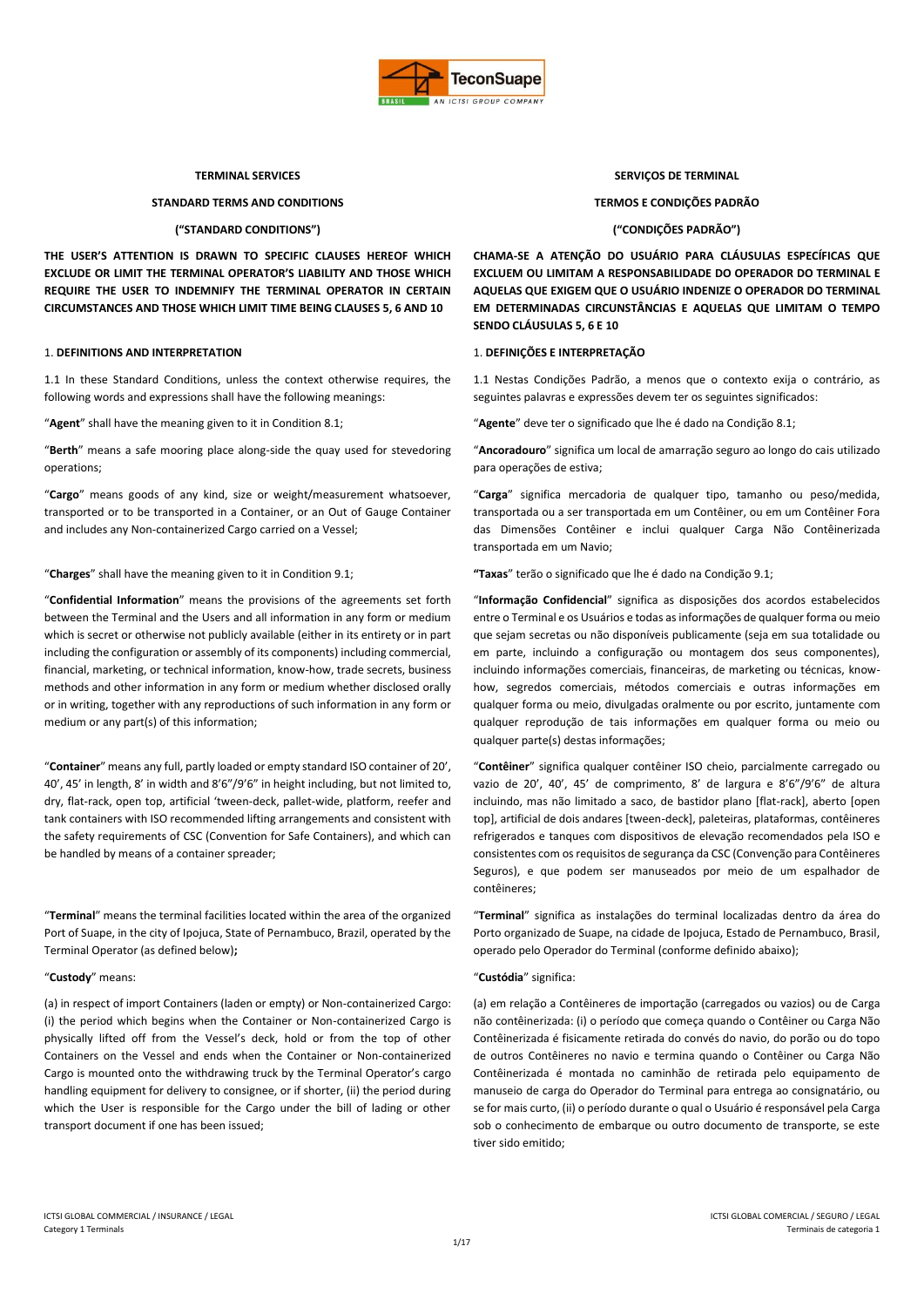

(b) in respect of export Containers (laden or empty) or Non-containerized Cargo the period which begins when the Container or Non-containerized Cargo is physically lifted off from the truck by the Terminal Operator's cargo handling equipment for stacking at the container yard of the Terminal and ends when the Container or Non-containerized Cargo is laid to rest on the Vessel's deck, hold or on top of another container on the Vessel;

(c) in respect of transshipment Containers (laden or empty) or Non-containerized Cargo the period which begins when the Container or Non-containerized Cargo is physically lifted off from one Vessel's deck, hold or from the top of the Containers on one Vessel and ends when the Container or Non-containerized Cargo is laid to rest on another Vessel's deck, hold or on top of another container on another Vessel;

**"DI"** means electronic data interchange between the Parties" **"DI"** significa intercâmbio eletrônico de dados entre as Partes"

"**Health and Safety Rules**" means the health and safety rules of the Terminal Operator notified to the User from time to time"

"**Liabilities**" means any and all costs (including the costs of investigating and defending any claims), expenses, claims, demands, losses, damages, liabilities, orders, awards, fines, penalties, proceedings and judgments of whatsoever nature;

"**Non-containerized Cargo**" means Cargo not contained in a Container, accepted for transport/carriage on a Vessel which cannot be handled by means of normal use of a container spreader even with special attachment;

"**Out of Gauge Container**" means a Container where Cargo protrudes beyond the standard dimensions of the Container which must be handled with the use of special attachments to a container spreader:

"**Port Act**" means Brazilian Federal Act No. 12,815, of June 5TH, 2013 and its post amendments;

"**SDR**" means Special Drawing Rights as defined by the International Monetary Fund;

"**Services**" means any services that are provided by or arranged by the Terminal Operator, including without limitation the handling of Containers and Cargo;

"**Tariff**" means the Terminal Operator's tariff of charges listing the maximum prices for Services provided by the Terminal Operator;

"**Terminal Operator**" means Tecon Suape S.A., a stock corporation, Taxpayer Identification Number CNPJ 04.471.564/0001- 63, with head Office in the city of Ipojuca, State of Pernambuco, at Avenida Portuária, s/n, Distrito de Suape, CEP [postal code] 55.594-900, pursuant the Lease Agreement nº 45/2001, entered into with the state-owned enterprise SUAPE - Complexo Industrial Portuário Governador Eraldo Gueiros;

"**TEU**" means twenty feet equivalent unit and in calculating TEUs, a 20' Container comprises one (1) TEU and a 40' and a 45' Container each comprises two (2) TEUs respectively;

"**User**" means (i) any person who receives or benefits from the Services, including, without limitation, the owner of, charterer (of whatsoever nature) of, or any other person who is or may become interested in a Vessel calling at the Terminal, the Vessel's master and any person who has control of the operation of such Vessel, the owner or any other person who is or may become interested in the Cargo; (ii) the owner, or any other person who is or may become interested in, the Containers, or in any plant, machinery, package, case, pallet; (iii) the owner, or any other person who is or may become interested in, any road or rail vehicle

(b) em relação aos Contêineres de exportação (carregados ou vazios) ou Carga Não Contêinerizada o período que começa quando o Contêiner ou Carga Não Contêinerizada é fisicamente retirada do caminhão pelo equipamento de movimentação de carga do Operador do Terminal para empilhamento no pátio de contêineres do Terminal e termina quando o Contêiner ou Carga Não Contêinerizada é colocada para descansar no convés do navio, no porão ou em cima de outro contêiner no navio;

(c) em relação a Contêineres de transbordo (carregados ou vazios) ou Carga Não Contêinerizada o período que começa quando o Contêiner ou Carga Não Contêinerizada é fisicamente levantada do convés de um navio, porão ou do topo dos Contêineres de um navio e termina quando o Contêiner ou Carga Não Contêinerizada é colocada para descansar no convés de outro navio, porão ou no topo de outro container de outro navio;

"**Regras de Saúde e Segurança**" significa as regras de saúde e segurança do Operador do Terminal notificadas ao Usuário de tempos em tempos"

"**Passivos**" significa todo e qualquer custo (incluindo os custos de investigação e defesa de quaisquer reclamações), despesas, reclamações, demandas, perdas, danos, responsabilidades, ordens, concessões, multas, penalidades, processos e julgamentos de qualquer natureza;

"**Carga não Contêinerizada**" significa Carga não contida em um container, aceita para transporte/transporte em um navio que não pode ser manuseada por meio do uso normal de um espaçador de container, mesmo com fixação especial;

"**Contêiner Fora das Dimensões**" significa um Contêiner onde a carga salta além das dimensões padrão do Contêiner, que deve ser manuseado com o uso de acessórios especiais para um espaçador de contêiner;

"**Lei de Porto"** significa a Lei Federal Brasileira No. 12.815, de 5 de junho de 2013 e suas alterações posteriores;

"**SDR**" significa Direitos de Saque Especiais, conforme definido pelo Fundo Monetário Internacional;

"**Serviços**" significa quaisquer serviços que são fornecidos ou organizados pelo Operador do Terminal, incluindo sem limitação o manuseio de Contêineres e Carga;

"**Tarifa**" significa a tarifa de encargos do Operador de Terminal listando os preços máximos para os Serviços prestados pelo Operador do Terminal;

"**Operador do Terminal**" significa Tecon Suape S.A., uma sociedade anônima, inscrita no CNPJ sob o No. 04.471.564/0001- 63, com sede na cidade de Ipojuca, Estado de Pernambuco, à Avenida Portuária, s/n, Distrito de Suape, CEP [código postal] 55.594-900, nos termos do Contrato de Arrendamento nº 45/2001, celebrado com a empresa estatal SUAPE - Complexo Industrial Portuário Governador Eraldo Gueiros;

"**TEU**" significa unidade equivalente a vinte pés e no cálculo de TEUs, um Contêiner de 20' compreende um (1) TEU e um Contêiner de 40' e 45' cada um compreende dois (2) TEUs respectivamente;

"**Usuário**" significa (i) qualquer pessoa que recebe ou se beneficia dos Serviços, incluindo, sem limitação, o proprietário, o afretador (de qualquer natureza) ou qualquer outra pessoa que esteja ou possa se interessar por um Navio atracando no Terminal, o comandante do Navio e qualquer pessoa que tenha controle da operação de tal Navio, o proprietário ou qualquer outra pessoa que esteja ou possa se interessar pela Carga; (ii) o proprietário, ou qualquer outra pessoa que esteja ou possa se interessar pelos Contêineres, ou por qualquer planta, maquinaria, embalagem, estojo, palete; (iii) o proprietário, ou qualquer outra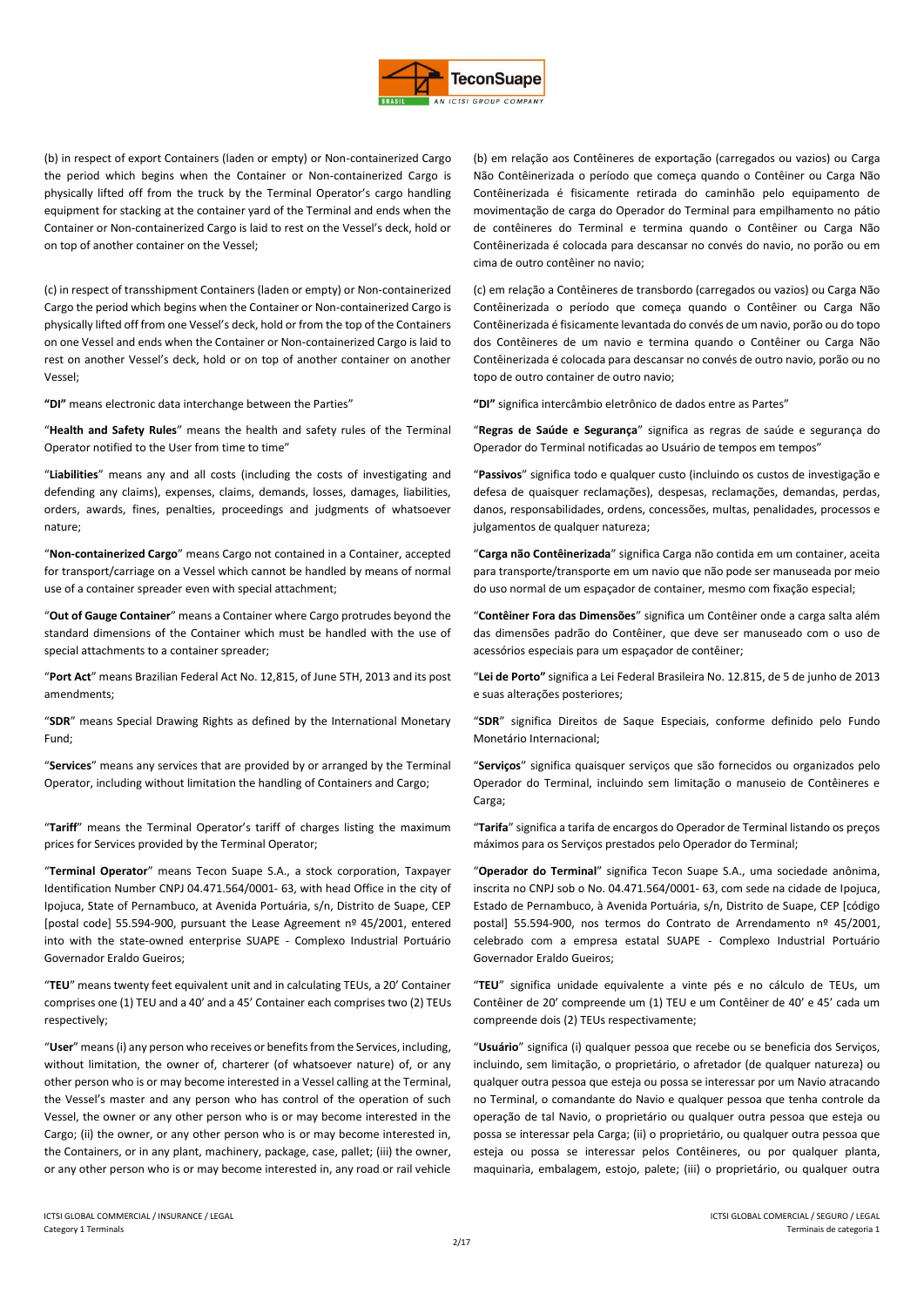

which enters the Terminal; and (iv) any person who drives or operates such vehicle and any person who uses and/or enters the Terminal; and

"**Vessel**" means any Container Ship fitted for the carriage of Containers, Out of Gauge Containers and/or Non-containerized Cargo whether above or below deck, including all lashing equipment required for the proper securing of Containers on board or any vessel owned, chartered, operated, or leased by the User availing of Terminal Operator's services.

1.2 As a provider of public services, the Terminal Operator is subjected to provisions of the Port Act and the Lease Agreement. That said, these Standard Conditions shall as regards such Services be read subject to the Port Act and nothing in these Standard Conditions shall be construed as a surrender by the Terminal Operator of any of its rights or immunities or as an increase of any of its responsibilities or liabilities under the Port Act and the Lease Agreement. If any part of these Standard Conditions contravenes the Port Act or the Lease Agreement to any extent, such part shall as regards such Services be void to that extent and no further.

## 1.3 In these Standard Conditions: 1.3 Nestas condições padrão:

1.3.1 a statutory or regulatory provision includes a reference to the statutory or the regulatory provision as modified or re-enacted or both from time to time and any subordinate legislation made or other thing done under the statutory provision or under such re-enactment;

1.3.2 a person includes a reference to a government, state, state agency, corporation, body corporate, association or partnership;

1.3.3 a person includes a reference to that person's legal personal representatives, successors and permitted assigns;

1.3.4 the singular includes the plural and vice versa (unless the context otherwise requires);

1.3.5 any words following the word "**including**" shall be interpreted without limitation to the generality of the preceding words;

1.3.6 a reference to a **Condition**, unless the context otherwise requires, is a reference to a clause of these Standard Conditions.

1.4 The headings in these Standard Conditions do not affect their interpretation. 1.4 Os títulos destas Condições Padrão não afetam sua interpretação.

## 2. **SERVICES** 2. **SERVIÇOS**

2.1 Subject to the Port Act and the Lease Agreement, the Terminal Operator will: 2.1 Sujeito à Lei Portuária e ao Contrato de Arrendamento, o Operador do

2.1.1 provide the Services subject to and in accordance with these Standard Conditions;

2.1.3 comply with all laws and regulations in force and applicable to the relevant Services;

2.1.4 obtain all necessary licenses and permits required to operate as a Terminal Operator and provide the Services.

2.1.5 when applicable, use EDI on terms and procedures agreed between the Parties, and when financially practicable keeping pace with the current industry standards;

pessoa que esteja ou possa se interessar por qualquer veículo rodoviário ou ferroviário que entre no Terminal; e (iv) qualquer pessoa que dirija ou opere tal veículo e qualquer pessoa que use e/ou entre no Terminal; e

"**Navio**" significa qualquer Navio de Contêineres equipado para o transporte de Contêineres, Fora de Contêineres de Bitola e/ou Carga Não-Contêinerizada, seja acima ou abaixo do convés, incluindo todo o equipamento de amarração necessário para a fixação adequada dos Contêineres a bordo ou qualquer navio de propriedade, fretado, operado ou alugado pelo Usuário, utilizando os serviços do Operador do Terminal.

1.2 Como prestador de serviços públicos, o Operador do Terminal está sujeito às disposições da Lei Portuária e do Contrato de Arrendamento. Dito isto, estas Condições Padrão deverão, no que diz respeito a tais serviços, ser lidas sujeitas à Lei Portuária e nada nestas Condições Padrão deverá ser interpretado como uma rendição pelo Operador do Terminal de qualquer um de seus direitos ou imunidades ou como um aumento de qualquer uma de suas responsabilidades ou responsabilidades sob a Lei Portuária e o Contrato de Arrendamento. Se qualquer parte destas Condições Padrão violar a Lei Portuária ou o Contrato de Arrendamento em qualquer extensão, tal parte será, no que diz respeito a tais Serviços, nula até essa medida e não mais.

1.3.1 uma disposição estatutária ou regulamentar inclui uma referência à disposição estatutária ou regulamentar como modificada ou re-promulgada ou ambas de tempos em tempos e qualquer legislação subordinada feita ou outra coisa feita sob a disposição estatutária ou sob tal re-promulgação;

1.3.2 uma pessoa inclui uma referência a um governo, estado, órgão estadual, corporação, pessoa jurídica, associação ou parceria;

1.3.3 uma pessoa inclui uma referência aos seus representantes pessoais legais, sucessores e cessionários permitidos;

1.3.4 o singular inclui o plural e vice-versa (a menos que o contexto exija o contrário);

1.3.5 quaisquer palavras após a palavra "**inclusive**" devem ser interpretadas sem limitação à generalidade das palavras precedentes;

1.3.6 uma referência a uma **Condição**, a menos que o contexto exija o contrário, é uma referência a uma cláusula destas Condições Padrão.

Terminal irá:

2.1.1 prestar os serviços sujeitos a e de acordo com estas Condições Padrão;

2.1.2 provide the Services using reasonable care and skill; 2.1.2 prestar os serviços usando cuidado e habilidade razoáveis;

2.1.3 cumprir todas as leis e regulamentos em vigor e aplicáveis aos respectivos Servicos:

2.1.4 obter todas as licenças e permissões necessárias para operar como Operador de Terminal e prestar os Serviços.

2.1.5 quando aplicável, utilizar o EDI nos termos e procedimentos acordados entre as Partes, e quando praticável financeiramente, acompanhando os padrões atuais do setor;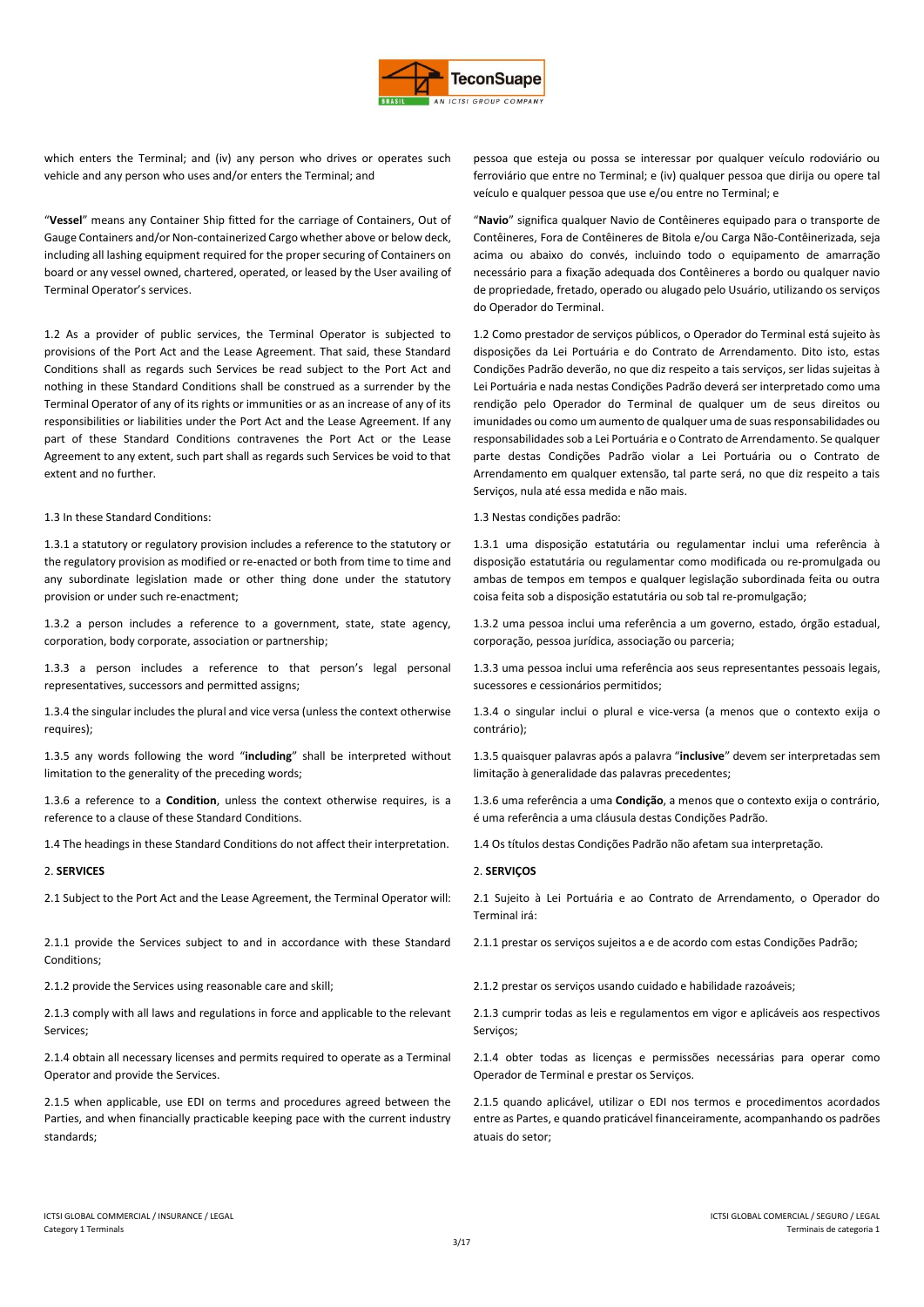

2.1.6 perform any other services agreed or to be agreed between the Terminal Operator and the User based on Rates in Condition 9, or as otherwise agreed upon in writing.

2.2 Subject to specific written instructions given by the User and accepted by the Terminal Operator in writing, the Terminal Operator reserves to itself complete freedom in respect of the means and procedures to be employed in the provision of the Services. The Terminal Operator may deviate from the User's instructions (whether or not accepted by the Terminal Operator) in any respect if the Terminal Operator considers it is necessary in the interest of the User and the User shall reimburse the Terminal Operator with all reasonable expenses incurred thereby.

2.3 The Terminal operates twenty-four (24) hours a day, every day throughout the year, including Sundays and holidays.

2.4 Normal working hours are set out as Monday to Friday from 8 a.m. to 12 noon and from 1 p.m. to 5 p.m., Saturday from 8 a.m. to 12 noon. Any Services required outside the normal working hours must be pre-agreed with the Terminal Operator and overtime rates will apply as agreed.

## 3. **SCOPE AND APPLICATION OF THESE STANDARD CONDITIONS** 3. **ESCOPO E APLICAÇÃO DESTAS CONDIÇÕES PADRÃO**

3.1 Except as otherwise provided in the law and/or in the Lease Agreement, these Standard Conditions shall apply to:

3.1.2 the use by any User of the Terminal and/or the facilities at the Terminal; 3.1.2 o uso por qualquer usuário do Terminal e/ou das instalações do Terminal;

3.1.3 all Vessels which berth at the Terminal; 3.1.3 todos os navios que atracam no Terminal;

3.1.4 and also shall be binding on all Users who receive or benefit from the Services, use and/or enter the Terminal.

4.1 Berths will be provided on a first come first served basis, subject to any berthing arrangements agreed with other users of the Terminal.

4.2 The User shall give the Terminal Operator notice of its requirement to berth at the Terminal at least seventy-two (72) hours before the estimated time of arrival of the Vessel, and thereafter twenty-four (24) and twelve (12) hours notice prior to estimated time of arrival.

4.3 If a Vessel arrives at the Terminal within six (6) of the agreed time of arrival, the Terminal Operator shall use reasonable endeavors to provide a berth within six (6) hours of the agreed time of arrival.

4.4 In respect of each Vessel, the User shall also give the Terminal Operator all the relevant details of the Containers, Out of Gauge Containers and/or Noncontainerized Cargo in respect of which the Services will be required at least twelve (12) hours before the estimated time of arrival of the Vessel (details to include number, type, weight and dimension). The Terminal and the User will agree the maximum number of moves required prior to arrival of the Vessel. Based on the agreed maximum number of moves, the Terminal Operator will allocate the Vessel a berthing window during which the Services will be provided (in this Condition "**Berthing Window**"). The User shall procure that the Vessel shall vacate the berth at the end of the Berthing Window. User shall indemnify the Terminal Operator against any and all Liabilities (as set forth in Condition 10) howsoever assumed, incurred or suffered by the Terminal Operator in connection with the incapacity or inability to vacate at the end of the Berthing Window.

2.1.6 executar qualquer outro serviço acordado ou a ser acordado entre o Operador do Terminal e o Usuário com base nas Tarifas na Condição 9, ou conforme acordado de outra forma por escrito.

2.2 Sujeito a instruções específicas por escrito fornecidas pelo Usuário e aceitas pelo Operador do Terminal por escrito, o Operador do Terminal se reserva total liberdade com relação aos meios e procedimentos a serem empregados na prestação dos Serviços. O Operador do Terminal poderá desviar-se das instruções do Usuário (aceitas ou não pelo Operador do Terminal) em qualquer aspecto se o Operador do Terminal considerar necessário no interesse do Usuário e o Usuário deverá reembolsar o Operador do Terminal todas as despesas razoáveis incorridas por ele.

2.3 O Terminal opera vinte e quatro (24) horas por dia, todos os dias do ano, inclusive domingos e feriados.

2.4 O expediente normal é estabelecido de segunda a sexta-feira das 8h às 12h e das 13h às 17h, sábado das 8h às 12h. Quaisquer serviços necessários fora do horário normal de trabalho devem ser pré-acordados com o Operador do Terminal e as taxas de horas extras serão aplicadas conforme acordado.

3.1 Salvo disposição ao contrário na lei e/ou no Contrato de Arrendamento, estas Condições Padrão serão aplicáveis a:

3.1.1 all Services provided to the User; 3.1.1 todos os Serviços prestados ao Usuário;

3.1.4 e também deverá ser vinculativo para todos os Usuários que recebem ou se beneficiam dos Serviços, utilizam e/ou entram no Terminal.

## 4. **REQUEST FOR A BERTH** 4. **SOLICITAÇÃO DE UM ANCORADOURO**

4.1 Os ancoradouros serão fornecidos por ordem de chegada, sujeitos a qualquer acordo de atracação acordado com outros usuários do Terminal.

4.2 O Usuário deverá notificar o Operador do Terminal sobre sua necessidade de atracar no Terminal pelo menos 72 (setenta e duas) horas antes da hora estimada de chegada do navio, e depois disso com 24 (vinte e quatro) e 12 (doze) horas de antecedência à hora estimada de chegada.

4.3 Se um navio chegar ao Terminal dentro de seis (6) horas da hora de chegada acordada, o Operador do Terminal deverá envidar esforços razoáveis para fornecer um ancoradouro dentro de seis (6) horas da hora de chegada acordada.

4.4 Em relação a cada embarcação, o Usuário também deverá fornecer ao Operador do Terminal todos os detalhes relevantes dos Contêineres, Contêineres Fora das Dimensões e/ou Carga Não-Contêinerizada em relação aos quais os Serviços serão necessários pelo menos doze (12) horas antes da hora estimada de chegada da embarcação (detalhes para incluir número, tipo, peso e dimensão). O Terminal e o Usuário acordarão o número máximo de movimentos necessários antes da chegada do navio. Com base no número máximo de movimentos acordado, o Operador do Terminal alocará ao navio uma janela de atracação durante a qual os Serviços serão prestados (nesta Condição "**Janela de Atracação**"). O Usuário deverá providenciar para que o navio deixe o cais no final da Janela de Atracação. O usuário deverá indenizar o Operador do Terminal contra toda e qualquer Responsabilidade (conforme estabelecido na Condição 10), seja qual for a forma como tenha assumido ou incorrido pelo Operador do Terminal em conexão com a incapacidade ou incapacidade de desocupação no final da Janela de Atracação.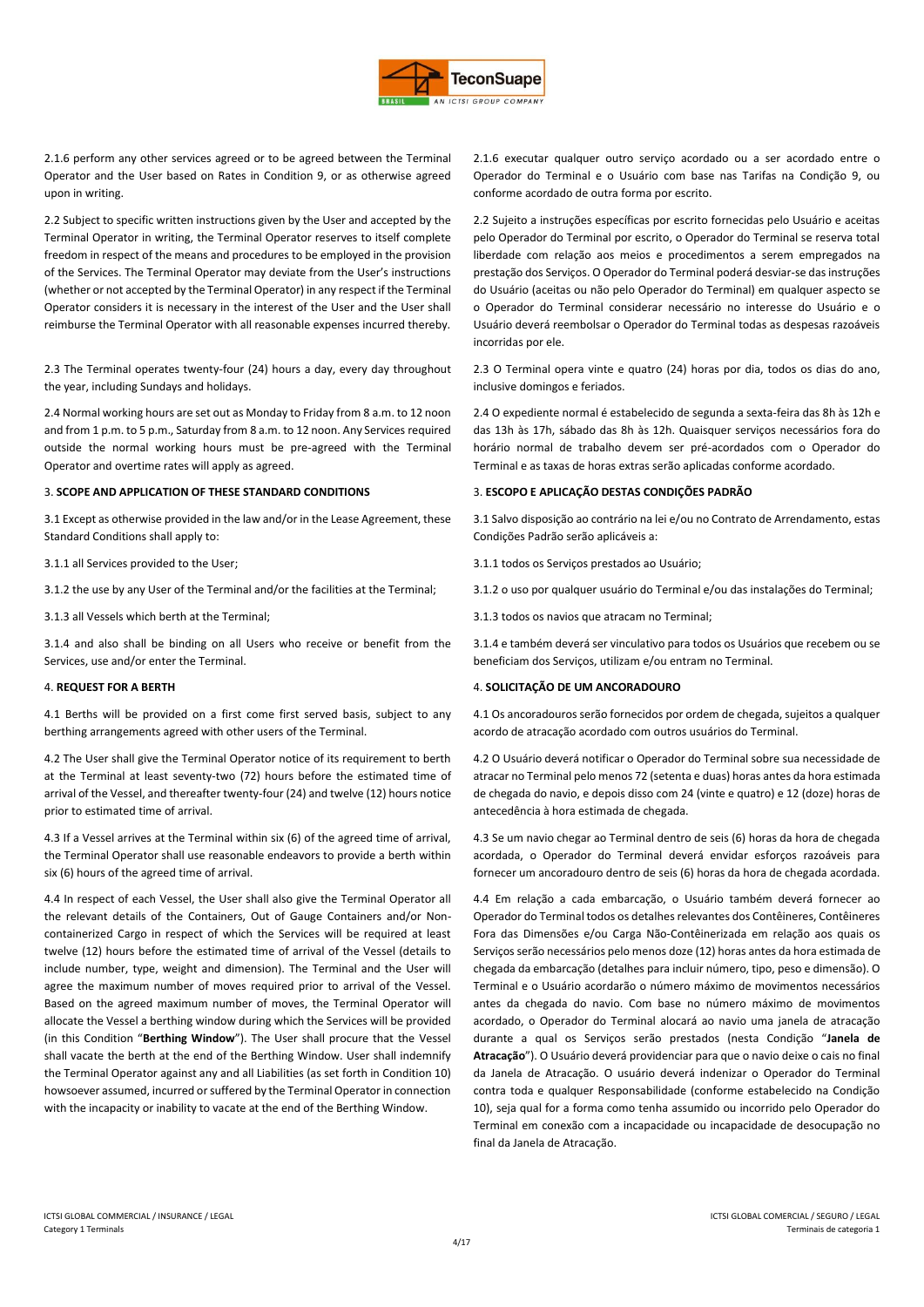

## 5. **USER'S OBLIGATIONS AND WARRANTIES** 5. **OBRIGAÇÕES E GARANTIAS DO USUÁRIO**

5.1 The User shall provide all the documents and information detailed in Condition 6 below at least twelve (12) hours before the estimated time of arrival of the Vessel.

5.2 At all times when a Vessel is berthed at the Terminal, the User shall ensure that the Vessel:

5.2.1 furnishes adequate lighting and safe ingress and egress (for the Terminal Operator's personnel and/or to any third party as requested by the Terminal Operator);

5.2.2 maintains appropriately qualified and experienced officers and crew aboard in order to maintain an alert watch and respond to emergencies and to enable the Terminal Operator to provide the Services;

5.2.3 maintains engines in a state of readiness to respond to emergency situations and to avoid delays in vacating the berth;

5.2.4 and its crew members adhere at all times to all applicable Health and Safety Rules;

5.2.5 complies with all applicable laws and legal requirements relating to them, the Cargo, the Containers, their activities and the use of the Terminal; and

5.2.6 shall not drift away from the Terminal while berthing or otherwise; and should this occur, it shall be the sole responsibility of the master of the ship and the Heer.

5.3 The User and the master of the ship shall be in sole charge of the ship while using any of the Berths or wharves in the Terminal, and her safety shall be the sole responsibility of the User. The User shall be held responsible for any loss and/or damage that may arise from faulty navigation, or by reason of her breaking adrift from her moorings. No instruction or direction given, or act performed by the Terminal Operator or its officers, employees or sub-contractors shall place any responsibility upon the Terminal Operator, with respect to the security or safety of such ship.

5.4 The User will be solely responsible for complying with all formalities, procedures and regulations prescribed by the relevant customs authority and any governmental authority or other agency having legal jurisdiction over the relevant matter and which arises in connection with the Cargo, Containers and/or the Vessel and for obtaining all necessary licenses, and authorizations required for the transportation, exportation or importation of the Cargo. The Terminal Operator shall not be liable whatsoever in this regard. The User shall be solely responsible for taking actions to carry out the corresponding proceedings and obtaining the licenses and permits required by law. By virtue of the foregoing, the User agrees to hold the Terminal Operator harmless from any claims, fines, penalties, charges, payoffs or otherwise resulting from any breach to this provision.

5.5.1 take out and maintain adequate hull and machinery and protection and indemnity (P&I) Insurance in respect of its Vessel/s, the latter from a Club being a member of the International Group of P& I Clubs, together with insurances adequate to cover its liabilities under this Standard Conditions.

5.5.2 If so requested, provide the Terminal Operator with a copy of the certificate of insurance confirming that these insurance requirements have been complied with. Such request or absence of such a request shall in no way be construed as waiving the User's obligations to obtain insurance required by law or under this Standard Conditions.

5.1 O Usuário deverá fornecer todos os documentos e informações detalhadas na Condição 6 abaixo pelo menos doze (12) horas antes da hora estimada de chegada da embarcação.

5.2 Sempre que um navio for atracado no Terminal, o Usuário deverá assegurarse de que o navio:

5.2.1 fornece iluminação adequada e entrada e saída segura (para o pessoal do Operador do Terminal e/ou para qualquer terceiro, conforme solicitado pelo Operador do Terminal);

5.2.2 mantém a bordo oficiais e tripulação devidamente qualificados e experientes, a fim de manter uma vigilância de alerta e responder a emergências e permitir que o Operador do Terminal preste os Serviços;

5.2.3 mantém os motores em um estado de prontidão para responder a situações de emergência e para evitar atrasos na desocupação do ancoradouro;

5.2.4 e seus tripulantes aderem o tempo todo a todas as Regras de Saúde e Segurança aplicáveis;

5.2.5 cumpre todas as leis e requisitos legais aplicáveis a eles, à Carga, aos Contêineres, suas atividades e ao uso do Terminal; e

5.2.6 não deve se afastar do Terminal durante a atracação ou de outro modo; e caso isso ocorra, será de responsabilidade exclusiva do comandante do navio e do Usuário.

5.3 O Usuário e o comandante do navio serão os únicos responsáveis pelo navio durante o uso de qualquer dos ancoradouros ou cais do Terminal, e sua segurança será de responsabilidade exclusiva do Usuário. O Usuário será considerado responsável por qualquer perda e/ou dano que possa surgir de navegação incorreta, ou por causa da sua separação da sua amarração. Nenhuma instrução ou direção dada, ou ato realizado pelo Operador do Terminal ou seus oficiais, funcionários ou subcontratadas, deverá colocar qualquer responsabilidade sobre o Operador do Terminal, com relação à segurança ou proteção de tal navio.

5.4 O Usuário será o único responsável pelo cumprimento de todas as formalidades, procedimentos e regulamentos prescritos pela autoridade aduaneira pertinente e por qualquer autoridade governamental ou outro órgão com jurisdição legal sobre o respectivo assunto e que surjam em conexão com a Carga, os Contêineres e/ou o Navio e pela obtenção de todas as licenças e autorizações necessárias para o transporte, exportação ou importação da Carga. O Operador do Terminal não será responsável de forma alguma a este respeito. O Usuário será o único responsável por tomar as medidas necessárias para realizar os procedimentos correspondentes e obter as licenças e autorizações exigidas por lei. Em virtude do exposto, o Usuário concorda em isentar o Operador do Terminal de quaisquer reclamações, multas, penalidades, encargos, pagamentos ou outros resultantes de qualquer violação a esta disposição.

# 5.5 The User shall: 5.5 O Usuário deverá:

5.5.1 contratar e manter o casco e maquinário adequados e seguro de proteção e indenização (P&I) em relação a seu(s) navio(s), sendo este último de um Clube membro do Grupo Internacional de Clubes P& I, juntamente com seguros adequados para cobrir suas responsabilidades de acordo com estas Condições Padrão.

5.5.2 Se solicitado, forneça ao Operador do Terminal uma cópia do certificado de seguro confirmando que estes requisitos de seguro foram cumpridos. Tal solicitação ou ausência de tal solicitação não deverá, de forma alguma, ser interpretada como renúncia às obrigações do Usuário de obter o seguro exigido por lei ou por estas Condições Padrão.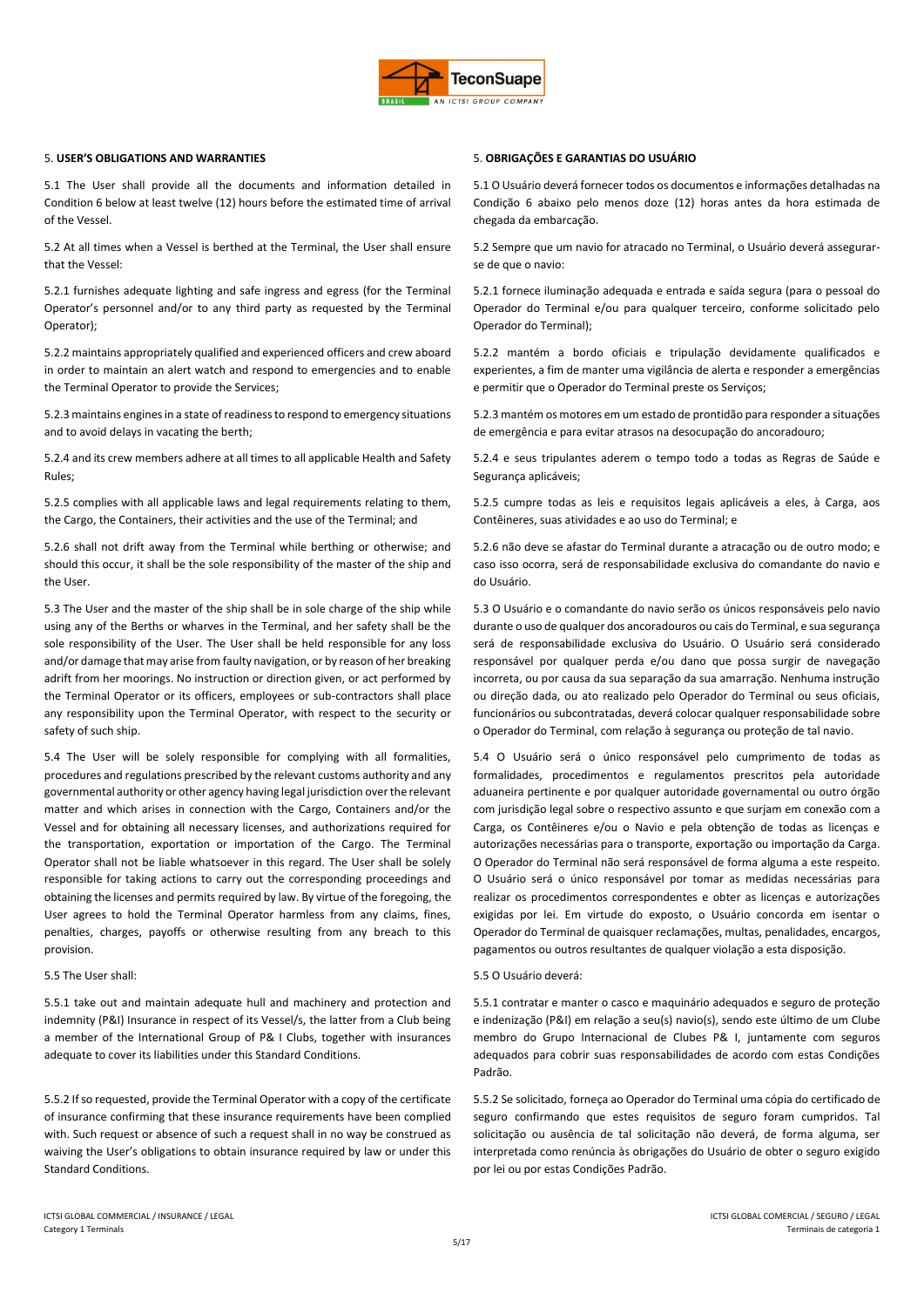

5.5.3 The Terminal Operator reserves the right to not allow those Vessels to berth, which have not complied with the insurance requirements herein.

5.6.1 The User warrants and represents that: 5.6.1 O Usuário garante e declara que:

(a) it is authorized to contract with the Terminal Operator on the terms of these Standard Conditions in respect of the Vessel, the Cargo and the Containers, and that it is accepting these Standard Conditions not only for itself, but also as agent for and on behalf of the owners of the Vessel (if it is chartered by the User), Cargo and Containers or any other person who is or may become interested in the Cargo;

(b) all the documentation and information provided by the User or its representatives in relation to any Cargo and/or Containers is full and accurate.

5.6.2 In respect of all Cargo and Containers, the User warrants and represents that they:

(a) are properly and sufficiently prepared, packed, stowed, labeled and/or marked, and that the preparation, packing, stowage, labeling and marking are appropriate to any operations or transactions affecting the Cargo and the Containers;

(b) are, for goods that need refrigeration, properly contained in reefer Containers with the required temperature settings;

(c) are liable to give off any injurious dust, gas, fumes, liquid or radiation deemed harmful, in general, including to the environment and health;

(d) are not infested, verminous, leaking, rotten or subject to fungal attack and not liable to become so while at the Terminal;

(e) are not overheated or under-heated or liable to become so while at the Terminal;

(f) will not contaminate or cause danger, injury or pollution or damage to any person, the Terminal, any other cargo, equipment or ship or the environment adjacent thereto or generally;

(g) require for their safekeeping no special protection (other than as may be agreed in writing between the parties) arising from vulnerability to heat, cold, moisture, salt, pilferage or proximity to other cargo or from inflammability but will remain safe if left standing in the open or in covered accommodation at the Terminal if agreed in writing with the Terminal Operator;

(h) contain no drugs, prohibited or stolen goods, contraband, pornographic or other illegal matter; and

(i) are fit for their intended purpose and in a fit and proper condition to be handled or otherwise dealt with by the Terminal Operator.

5.7.1 The User shall promptly indemnify the Terminal Operator against any and all Liabilities howsoever assumed, incurred or suffered by the Terminal Operator (including its wharf, port, fender, mooring bollards, quay cranes as well as other infrastructure and equipment), its customers (including other Users, Vessel and third parties) its employees, servants, sub-contractors, agents, insurers or reinsurers as a result of or in connection with any of the following:

5.5.3 O Operador do Terminal se reserva o direito de não permitir que atraquem aqueles navios que não tenham cumprido os requisitos de seguro aqui estabelecidos.

5.6 User's Warranties 5.6 Garantias do usuário

(a) está autorizado a contratar com o Operador do Terminal nos termos destas Condições Padrão em relação ao Navio, a Carga e os Contêineres, e que está aceitando estas Condições Padrão não somente para si mesmo, mas também como agente para e em nome dos proprietários do Navio (se for fretado pelo Usuário), Carga e Contêineres ou qualquer outra pessoa que esteja ou possa vir a estar interessada na Carga;

(b) toda a documentação e informações fornecidas pelo Usuário ou seus representantes em relação a qualquer Carga e/ou Contêineres é completa e precisa.

5.6.2 Em relação a todas as cargas e contêineres, o Usuário garante e declara que eles:

(a) são adequadas e suficientemente preparados, embalados, estivados, rotulados e/ou marcados, e que a preparação, embalagem, estiva, rotulagem e marcação são apropriados para quaisquer operações ou transações que afetem a Carga e os Contêineres;

(b) são, para mercadorias que necessitam de refrigeração, devidamente contidas em contêineres refrigerados com as configurações de temperatura necessárias;

(c) são capazes de emitir qualquer poeira, gás, fumaça, líquido ou radiação considerada prejudicial, em geral, inclusive para o meio ambiente e a saúde;

(d) não estão infestados, com vermes, vazamentos, podres ou sujeitos a ataques de fungos e não são susceptíveis de se tornarem assim enquanto estiverem no Terminal;

(e) não são sobreaquecidos ou sub-aquecidos ou passíveis de se tornarem assim enquanto estiverem no Terminal;

(f) não irão contaminar ou causar perigo, lesões ou poluição ou danos a qualquer pessoa, ao Terminal, a qualquer outra carga, equipamento ou navio ou ao ambiente adjacente ou ao ambiente em geral;

(g) não exigem para sua guarda nenhuma proteção especial (a não ser a acordada por escrito entre as partes) decorrente da vulnerabilidade ao calor, frio, umidade, sal, roubo ou proximidade a outra carga ou de inflamabilidade, mas permanecerão seguras se deixadas em pé em aberto ou em acomodações cobertas no Terminal, se acordado por escrito com o Operador do Terminal;

(h) não contêm drogas, produtos proibidos ou roubados, contrabando, pornografia ou outras substâncias ilegais; e

(i) estão aptos para seus propósitos e em condições adequadas para serem manuseados ou tratados de outra forma pelo Operador do Terminal.

## 5.7 Indemnity 5.7 Indenização

5.7.1 O Usuário deverá indenizar imediatamente o Operador do Terminal contra toda e qualquer Responsabilidade assumida, incorrida ou sofrida pelo Operador do Terminal (incluindo seu cais, porto, para-choque, para-lamas, guindastes de atracação, guindastes de cais, bem como outras infraestruturas e equipamentos), seus clientes (incluindo outros Usuários, Embarcações e terceiros), seus funcionários subcontratados, agentes, seguradores ou resseguradores como resultado ou em conexão com qualquer dos seguintes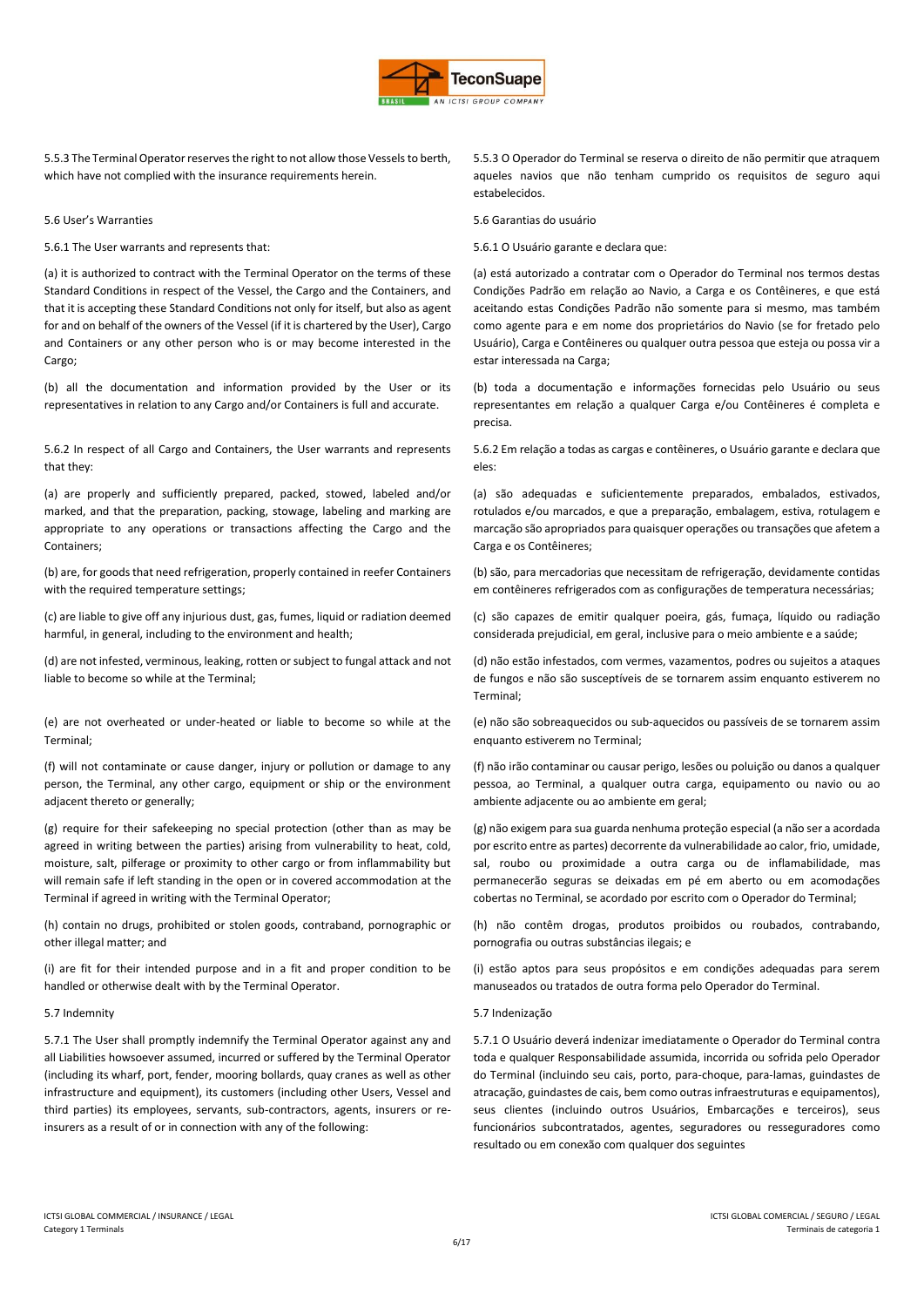

(a) any breach by the User of the obligations, representations and/or warranties given in these Standard Conditions, particularly, but not limited to, in Condition 5;

(c) any damage to the wharf and or/to the port, Terminal, equipment, fenders, mooring bollards, ships, vessels belonging to the Terminal or any third party, caused during or arising from the act of berthing or unberthing, whether by reason of incompetence or negligence of the pilot in-charge of the ship belonging to the User, or as a result of improper mooring of the ship while alongside the wharf/berths, and shall hold the Terminal Operator indemnified, by payment on demand, against all claims, demands, losses, costs and expenses arising from any such damage, except it is solely and directly caused by gross negligence or wilful misconduct of the Terminal Operator, its servants or sub-contractors.

## 6. **DANGEROUS CARGO** 6. **CARGA PERIGOSA**

6.1 Except with the Terminal Operator's express prior consent in writing, the Terminal Operator will not accept to deal with Cargo which is or may become dangerous (whether or not so listed in international codes or manuals), inflammable, damaging, injurious (including radioactive materials), noxious or which are or may become liable to damage any property or person whatsoever. Where the Terminal Operator expressly accepts in writing to deal with Cargo of a dangerous nature:

6.1.1 the User shall promptly provide the Terminal Operator with such information as is necessary for it to perform its obligation in connection with such Cargo in accordance with all applicable laws, regulations and/or requirements, including without limitation information about the nature of the Cargo, the appropriate manner and method of storage, handling and transportation; and

6.1.2. the Cargo and/or Container must be distinctly marked on the outside, so as to indicate the nature and character of any such Cargo, the precautions to be adopted and other information deemed necessary by Terminal Operator, and so as to comply with all applicable laws, regulations and/or requirements.

6.2 If the User fails to provide such information and the Terminal Operator is unaware of the dangerous nature of the Cargo and the necessary precautions to be taken and if, at any time, it is deemed to be a hazard to life or property, it may be destroyed or rendered harmless, as circumstances may require, without compensation, and the User shall be liable for any and all Liabilities arising out the Services, the destruction or rendering the Cargo harmless. The burden of proof that the Terminal Operator knew the exact nature of the danger constituted by the carriage of the Cargo shall rest upon the User.

6.3 The User shall indemnify and hold harmless the Terminal Operator and third parties against any Liability howsoever arising from any breach of the provisions of this Condition 6.

7.1 The Terminal Operator may at any time inspect any Vessel, vehicle, Cargo, Container, equipment or other property in the User's possession or control for the purposes of ensuring compliance with these Standard Conditions, the Lease Agreement and the applicable legal provisions.

7.2 The Terminal Operator reserves the right to suspend the provision of any Services, without ant charge, penalty or compensation being applicable for such reason, in the event of any breach of these Standard Conditions.

(a) qualquer violação pelo Usuário das obrigações, declarações e/ou garantias fornecidas nestas Condições Padrão, particularmente, mas não limitado a, na Condição 5;

(b) the Terminal Operator acting in accordance with the User 's instructions; (b) o Operador do Terminal agindo de acordo com as instruções do Usuário;

(c) qualquer dano ao cais e/ou ao porto, Terminal, equipamentos, para-lamas, ancoradouros, navios, embarcações pertencentes ao Terminal ou qualquer terceiro, causados durante ou decorrentes do ato de atracação ou desatracação, seja em razão de incompetência ou negligência do piloto encarregado do navio pertencente ao Usuário, ou como resultado de atracação indevida do navio ao longo do cais/terminais, e deverá manter o Operador do Terminal indenizado, mediante pagamento à vista, contra todas as reivindicações, demandas, perdas, custos e despesas decorrentes de tais danos, exceto se for única e diretamente causado por negligência grave ou dolo do Operador do Terminal, seus funcionários ou subcontratados.

6.1 Exceto com o consentimento prévio expresso por escrito do Operador do Terminal, o Operador do Terminal não aceitará lidar com Carga que seja ou possa vir a ser perigosa (esteja ou não listada em códigos ou manuais internacionais), inflamável, prejudicial, nociva (incluindo materiais radioativos), ou que seja ou possa vir a ser responsável por danos a qualquer propriedade ou pessoa. Quando o Operador do Terminal aceitar expressamente por escrito lidar com Carga de natureza perigosa:

6.1.1 o Usuário deverá fornecer prontamente ao Operador do Terminal as informações necessárias para que este cumpra sua obrigação em relação a tal Carga, de acordo com todas as leis, regulamentos e/ou exigências aplicáveis, incluindo, sem limitação, informações sobre a natureza da Carga, a forma e o método apropriados de armazenamento, manuseio e transporte; e

(a) a Carga e/ou Contêiner deve estar claramente marcado no exterior, de modo a indicar a natureza e o caráter de qualquer Carga, as precauções a serem adotadas e outras informações consideradas necessárias pelo Operador do Terminal, e de modo a cumprir todas as leis, regulamentos e/ou exigências aplicáveis.

6.2 Se o Usuário não fornecer tais informações e o Operador do Terminal não estiver ciente da natureza perigosa da Carga e das precauções necessárias a serem tomadas e se, a qualquer momento, for considerado um risco à vida ou à propriedade, poderá ser destruída ou tornada inofensiva, conforme as circunstâncias exigirem, sem compensação, e o Usuário será responsável por toda e qualquer Responsabilidade decorrente dos Serviços, da destruição ou da inocuidade da Carga. O ônus da prova de que o Operador do Terminal sabia a natureza exata do perigo constituído pelo transporte da Carga recairá sobre o Usuário.

6.3 O Usuário deverá indenizar e isentar o Operador do Terminal e terceiros de qualquer responsabilidade por qualquer violação das disposições desta Condição 6.

## 7. **TERMINAL OPERATOR'S RIGHTS** 7. **DIREITOS DO OPERADOR DO TERMINAL**

7.1 O Operador do Terminal pode a qualquer momento inspecionar qualquer embarcação, veículo, carga, contêiner, equipamento ou outros bens na posse ou controle do Usuário para assegurar o cumprimento destas Condições Padrão, do Contrato de Arrendamento e das disposições legais aplicáveis.

7.2 O Operador do Terminal se reserva o direito de suspender a prestação de quaisquer Serviços, sem que seja aplicada nenhuma taxa, penalidade ou compensação por tal motivo, no caso de qualquer violação destas Condições Padrão.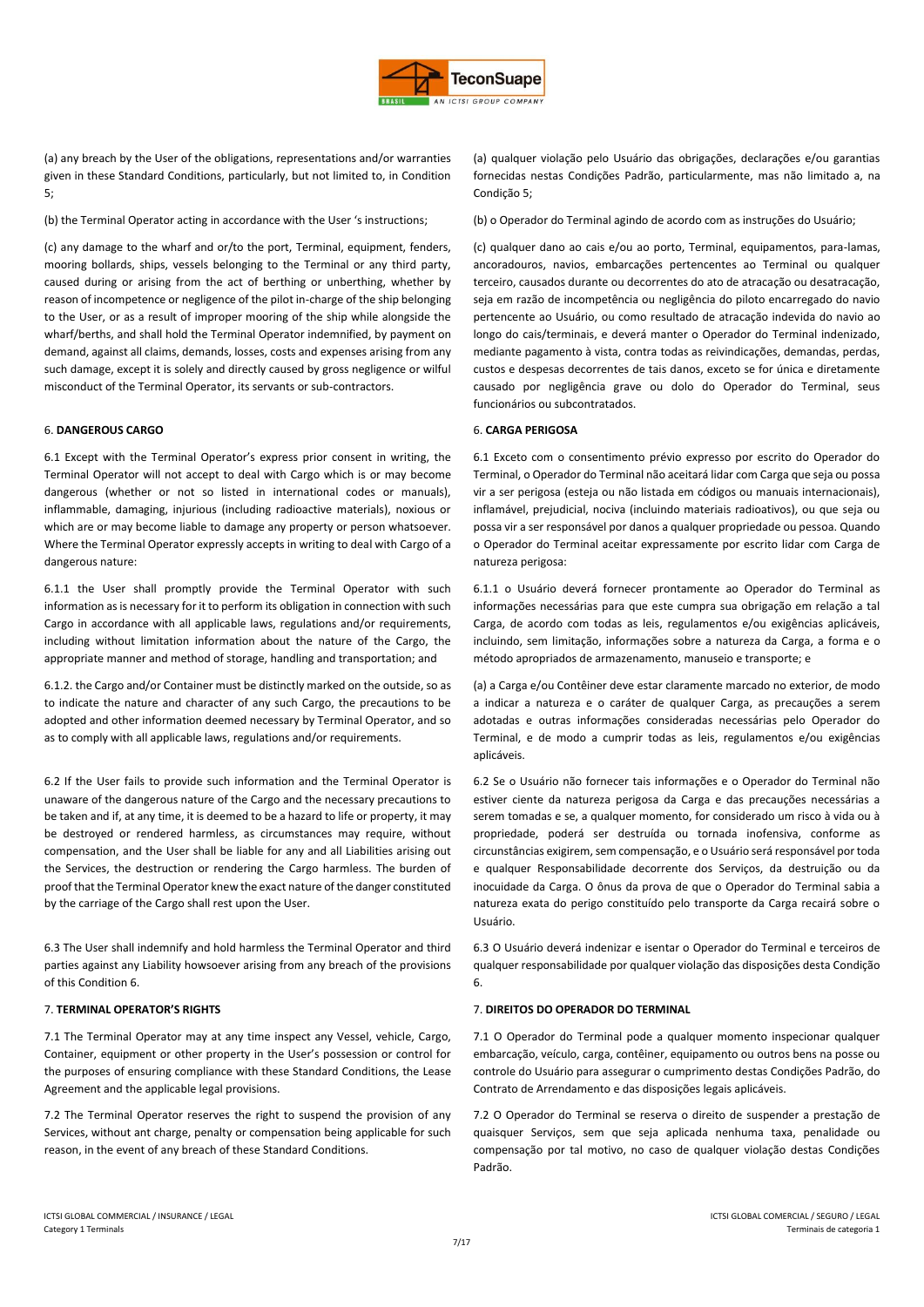

7.3 The Terminal Operator may refuse acceptance of damaged or distorted Containers or of any Container which in its opinion is in an unsatisfactory condition.

7.4 The Terminal Operator may refuse to handle any Container or Cargo with a weight which exceeds its stated weight or the safe working load of any cargo handling equipment. Should any of the Terminal Operator's cargo handling equipment be used in handling an overweight Container or Cargo, the User shall indemnify and hold harmless the Terminal Operator against any Liability howsoever arising from any loss or damage to property or death or personal injury arising out or caused by the handling of the overweight Container or Cargo.

7.5 The Terminal Operator may install, operate and maintain recordings of any surveillance device to protect the safety and security of its property and that of its customers and third parties and to assist in the investigation and/or prosecution of any illegal act or any alleged breach of these Standard Conditions.

8.1 The User may, subject to prior notification in writing to the Terminal Operator, appoint an agent in respect of the Services (in this Condition the "**Agent**"), in which event the User shall be deemed to have authorized the Agent to act on the User's behalf in respect of all matters hereunder including to pay to or receive from the Terminal Operator all sums due under these Standard Conditions unless the User notifies the Terminal Operator to the contrary at any time hereafter and:

8.1.1 the Terminal Operator shall be entitled at any time and from time to time hereafter, to act upon any instruction, request, notice or other communication from the Agent without prior reference to the User and to receive from and to pay to the Agent any sums due under these Standard Conditions (including any rebate);

8.1.2 any payment made by the Terminal Operator to the Agent pursuant to these Standard Conditions shall be held by the Agent in trust for the User and the receipt by the Agent of such payment shall be a full and sufficient discharge of the Terminal Operator in respect of such payment; and

8.1.3 the power granted to the Terminal Operator under Condition 8.1.1 above shall continue until the Terminal Operator receives written notice from the User to cease acting upon such communication or to cease the receipt and/or making of such payments from and to the Agent thereafter.

9.1 In consideration of the provision of the Services, the User will pay the charges calculated in accordance with the Tariff ("**Charges**"). The Terminal Operator shall be entitled to vary its Tariff at any time by giving a minimum of thirty (30) days' written notice to the User or any other time pursuant required by the Port Act, Brazilian authorities, or the Lease Agreement. This notice shall be giving through the Terminal Operator's website.

9.2 Unless otherwise agreed in writing with the User all Charges are payable in advance prior to the provision of the Services.

9.3 All Charges are exclusive of value added tax and any other tax, duty or fee imposed from time to time by any government or other authority which shall be paid by the User at the rate and in the manner prescribed by law.

9.4 All payments due from the User under these Standard Conditions shall be made in full without any set-off, abatement, restriction or condition and without

7.3 O Operador do Terminal pode recusar a aceitação de Contêineres danificados ou distorcidos ou de qualquer Contêiner que, em sua opinião, esteja em condições insatisfatórias.

7.4 O Operador do Terminal pode se recusar a manusear qualquer Contêiner ou Carga com um peso que exceda seu peso declarado ou a carga segura de trabalho de qualquer equipamento de movimentação de carga. Se qualquer equipamento de movimentação de carga do Operador do Terminal for utilizado no manuseio de um Contêiner ou Carga com excesso de peso, o Usuário deverá indenizar e isentar o Operador do Terminal de qualquer responsabilidade por qualquer perda ou dano à propriedade ou morte ou lesões pessoais decorrentes ou causados pelo manuseio do Contêiner ou Carga com excesso de peso.

7.5 O Operador do Terminal pode instalar, operar e manter gravações de qualquer dispositivo de vigilância para proteger a segurança dos seus bens e a dos seus clientes e de terceiros e para auxiliar na investigação e/ou processo judicial de qualquer ato ilegal ou qualquer suposta violação destas Condições Padrão.

## 8. **AGENT** 8. **AGENTE**

8.1 O Usuário poderá, sujeito a notificação prévia por escrito ao Operador do Terminal, nomear um agente em relação aos Serviços (nesta Condição o "**Agente**"), caso em que o Usuário será considerado como tendo autorizado o Agente a agir em nome do Usuário em relação a todos os assuntos aqui descritos, inclusive pagar ou receber do Operador do Terminal todas as quantias devidas de acordo com estas Condições Padrão, a menos que o Usuário notifique o Operador do Terminal ao contrário a qualquer momento posterior e:

8.1.1 o Operador do Terminal terá o direito de, a qualquer momento e de tempos em tempos, agir com relação a qualquer instrução, solicitação, aviso ou outra comunicação do Agente sem referência prévia ao Usuário e receber e pagar ao Agente quaisquer quantias devidas de acordo com estas Condições Padrão (incluindo qualquer abatimento);

8.1.2 qualquer pagamento feito pelo Operador do Terminal ao Agente de acordo com estas Condições Padrão será mantido pelo Agente em confiança para o Usuário e o recebimento pelo Agente de tal pagamento será uma quitação total e suficiente do Operador do Terminal em relação a tal pagamento; e

8.1.3 o poder concedido ao Operador do Terminal de acordo com a Condição 8.1.1 acima deverá continuar até que o Operador do Terminal receba notificação por escrito do Usuário para deixar de agir com base em tal comunicação ou cessar o recebimento e/ou a realização de tais pagamentos de e para o Agente posteriormente.

# 9. **RATES AND PAYMENT** 9. **TARIFAS E PAGAMENTO**

9.1 Em consideração à prestação dos Serviços, o Usuário pagará os encargos calculados de acordo com a Tarifa ("**Encargos**"). O Operador do Terminal terá o direito de alterar suas tarifas a qualquer momento, entregando um aviso mínimo de 30 dias de antecedência por escrito ao Usuário ou qualquer outro tempo conforme exigido pela Lei Portuária, pelas autoridades brasileiras ou pelo Contrato de Arrendamento. Este aviso deverá ser feito através do site do Operador do Terminal.

9.2 A menos que acordado de outra forma por escrito com o Usuário, todos os encargos são pagos antecipadamente antes da prestação dos Serviços.

9.3 Todos os encargos são exclusivos do imposto sobre o valor agregado e de qualquer outro imposto, direito ou taxa imposta de tempos em tempos por qualquer governo ou outra autoridade, que deverá ser paga pelo Usuário à taxa e na forma prescrita por lei.

9.4 Todos os pagamentos devidos pelo Usuário de acordo com estas Condições Padrão deverão ser feitos na íntegra sem qualquer compensação, abatimento,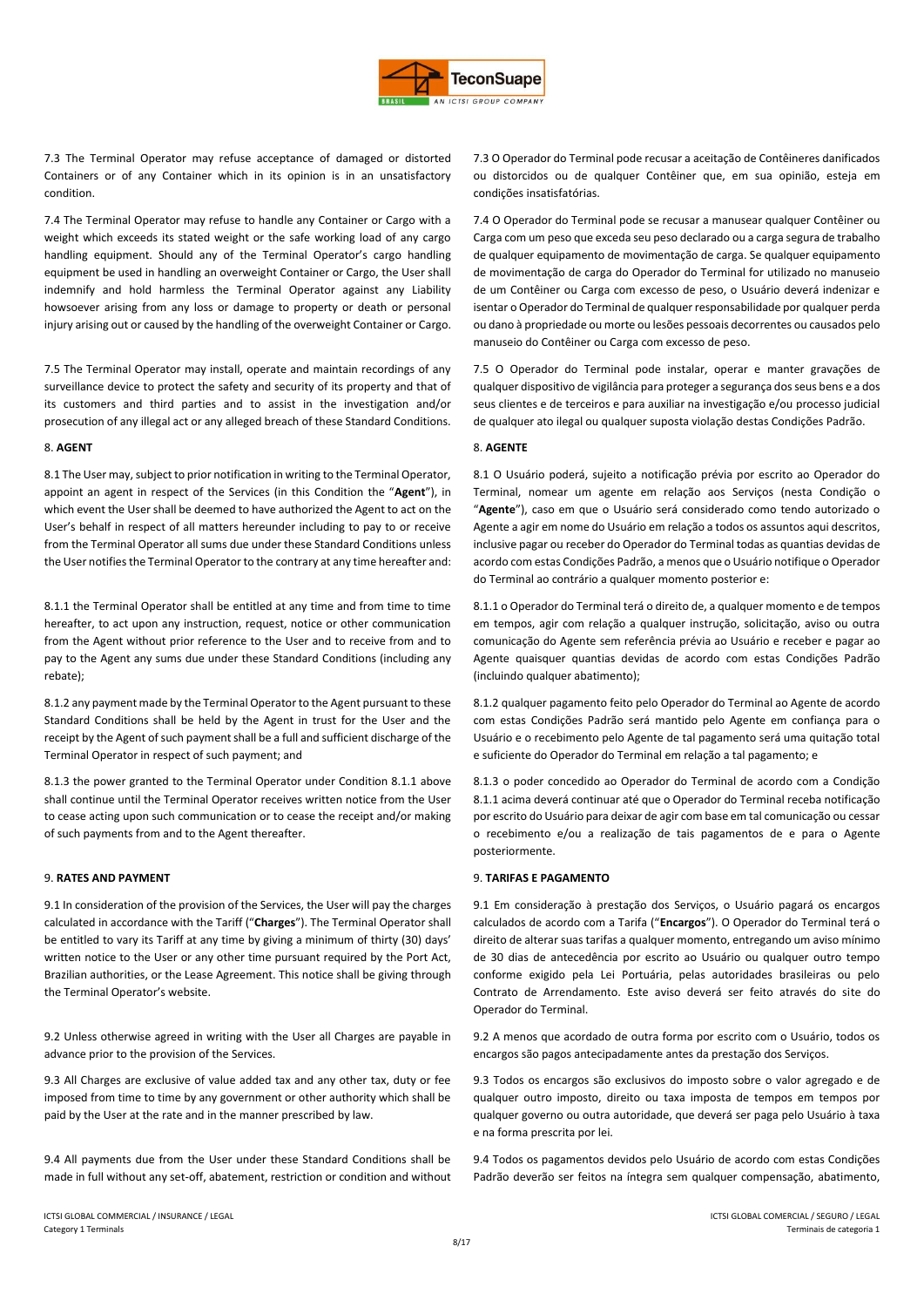

any deduction in respect of bank charges or otherwise or withholding for or on account of a counter claim.

9.5 If there is a delay in the payment of any charges issued by the Terminal Operator against the User, the latter shall pay the Terminal Operator a noncompensatory fine, in two percent (2%) of overdue amount, in addition to default interest of one percent (1%) per month, prorated for each day from the due date until the actual payment therefore.

9.6 Without prejudice to any other rights and remedies the Terminal Operator may have under these Standard Conditions or otherwise, the Terminal Operator shall have a general as well as a specific lien on the Cargo, the Containers and any documents relating thereto for all sums whatsoever due at any time to the Terminal Operator under these Standard Conditions or otherwise. To enforce and satisfy the Terminal Operator's lien, the Terminal Operator shall have the right, at the User's expense, to sell the aforementioned Cargo, Containers and documents by public auction or private treaty, without notice to the User and without any liability towards the User and to apply the proceeds in or towards the payment of such sums. The Terminal Operator shall, upon accounting to the User for any balance remaining after payment of any sum due to the Terminal Operator, and for the cost of sale and/or disposal and/or dealing, be discharged of any liability whatsoever in respect of the Cargo, Containers or documents.

10.1.1 The Terminal Operator shall only be liable for loss of or damage to any Vessel including its gear and all other equipment to the extent the same was caused by the negligence or wilful misconduct of the Terminal Operator or any other party for whom the Terminal Operator is responsible.

10.1.2 The Terminal Operator's liability under Condition 10.1.1 shall be limited to the lesser of: (a) the reasonable repair cost or replacement cost (with an item of the same age and in the same condition) of the Vessel and (b) *US\$3,000,000* (three thousand US dollars) per incident or series of connected incidents.

10.2.1 The Terminal Operator shall only be liable for loss of or damage to any Container to the extent the same was caused by the negligence or wilful misconduct of the Terminal Operator or any other party for whom the Terminal Operator is responsible.

10.2.2 The Terminal Operator's liability under Condition 10.2.1 shall be limited to the lesser of:

(a) the reasonable repair cost or replacement cost (with an item of the same age and in the same condition) of the Container; and

(b) US\$ 8,500 (eight thousand and five hundred) per Container, unless the Container is either (i) a refrigerated Container, in which case the limit shall be US\$ 10,000 (ten thousand US dollars) per refrigerated 20' Container; (ii) a refrigerated Container, in which case the limit shall be US\$ 22,500 (twenty two thousand and five hundred US dollars) per refrigerated 40' Container.

10.2.2.1. Amounts established in item immediately above shall be converted to Brazilian reais based on PTAX 800 exchange rate - option 5 - publicized by the Brazilian Central Bank on the business day immediately preceding the respective

restrição ou condição e sem qualquer dedução em relação a encargos bancários ou de outra forma ou retenção por ou por conta de uma reconvenção.

9.5 Caso haja atraso no pagamento de quaisquer faturas/notas fiscais emitidas pelo Operador do Terminal contra o Usuário, este deverá pagar ao Operador Portuário multa contratual, de caráter não compensatório, no montante correspondente a 2% (dois por cento) do valor do título não pago, acrescida de juros moratórios de 1% (um por cento) ao mês, calculados pro rata die, desde a data do seu vencimento, até o efetivo adimplemento.

9.6 Sem prejuízo de quaisquer outros direitos e recursos que o Operador do Terminal possa ter de acordo com estas Condições Padrão ou de outra forma, o Operador do Terminal terá um ônus geral e específico sobre a Carga, os Contêineres e quaisquer documentos relacionados a eles, por todas as quantias devidas a qualquer momento ao Operador do Terminal de acordo com estas Condições Padrão ou de outra forma. Para fazer cumprir e satisfazer o ônus do Operador do Terminal, o Operador do Terminal terá o direito, às custas do Usuário, de vender a referida Carga, Contêineres e documentos em leilão público ou tratado privado, sem aviso prévio ao Usuário e sem qualquer responsabilidade perante o Usuário e de aplicar os rendimentos em ou para o pagamento de tais quantias. O Operador do Terminal deverá, após contabilizar ao Usuário qualquer saldo remanescente após o pagamento de qualquer quantia devida ao Operador do Terminal, e pelo custo de venda e/ou alienação e/ou negociação, ser exonerado de qualquer responsabilidade em relação à Carga, Contêineres ou documentos.

## **10**. **LIABILITY 10. PASSIVOS**

## 10.1 Vessel 10.1 Navio/embarcação

10.1.1 O Operador do Terminal só será responsável pela perda ou dano a qualquer embarcação, incluindo suas engrenagens e todos os outros equipamentos na medida em que o mesmo tenha sido causado por negligência ou dolo do Operador do Terminal ou de qualquer outra parte pela qual o Operador do Terminal seja responsável.

10.1.2 A responsabilidade do Operador do Terminal sob a Condição 10.1.1 deve ser limitada ao menor entre: (a) o custo razoável de reparo ou substituição (com um item da mesma idade e na mesma condição) do navio e (b) *US\$3.000.000 (três mil dólares americanos)* por incidente ou série de incidentes conectados.

## 10.2 Containers 10.2 Contêineres

10.2.1 O Operador do Terminal só será responsável pela perda ou dano a qualquer Contêiner na medida em que o mesmo tenha sido causado por negligência ou dolo do Operador do Terminal ou de qualquer outra parte pela qual o Operador do Terminal seja responsável.

10.2.2 A responsabilidade do Operador do Terminal sob a Condição 10.2.1 deve ser limitada ao menor entre:

(a) o custo razoável de reparo ou substituição (com um item da mesma idade e nas mesmas condições) do Contêiner; e

(b) US\$ 8.500,00 (oito mil e quinhentos dólares americanos) por Contêiner, a menos que o Contêiner seja (i) um Contêiner refrigerado, caso em que o limite será de US\$10.000,00 (dez mil dólares americanos) por 20' Contêiner refrigerado; (iii) um Contêiner refrigerado, caso em que o limite será de US\$ 22,500.00 (vinte e dois mil e quinhentos dólares americanos) por Contêiner refrigerado.

10.2.2.1. Os valores indicados no item imediatamente acima devem ser convertidos para a moeda nacional com base na taxa de câmbio PTAX 800 de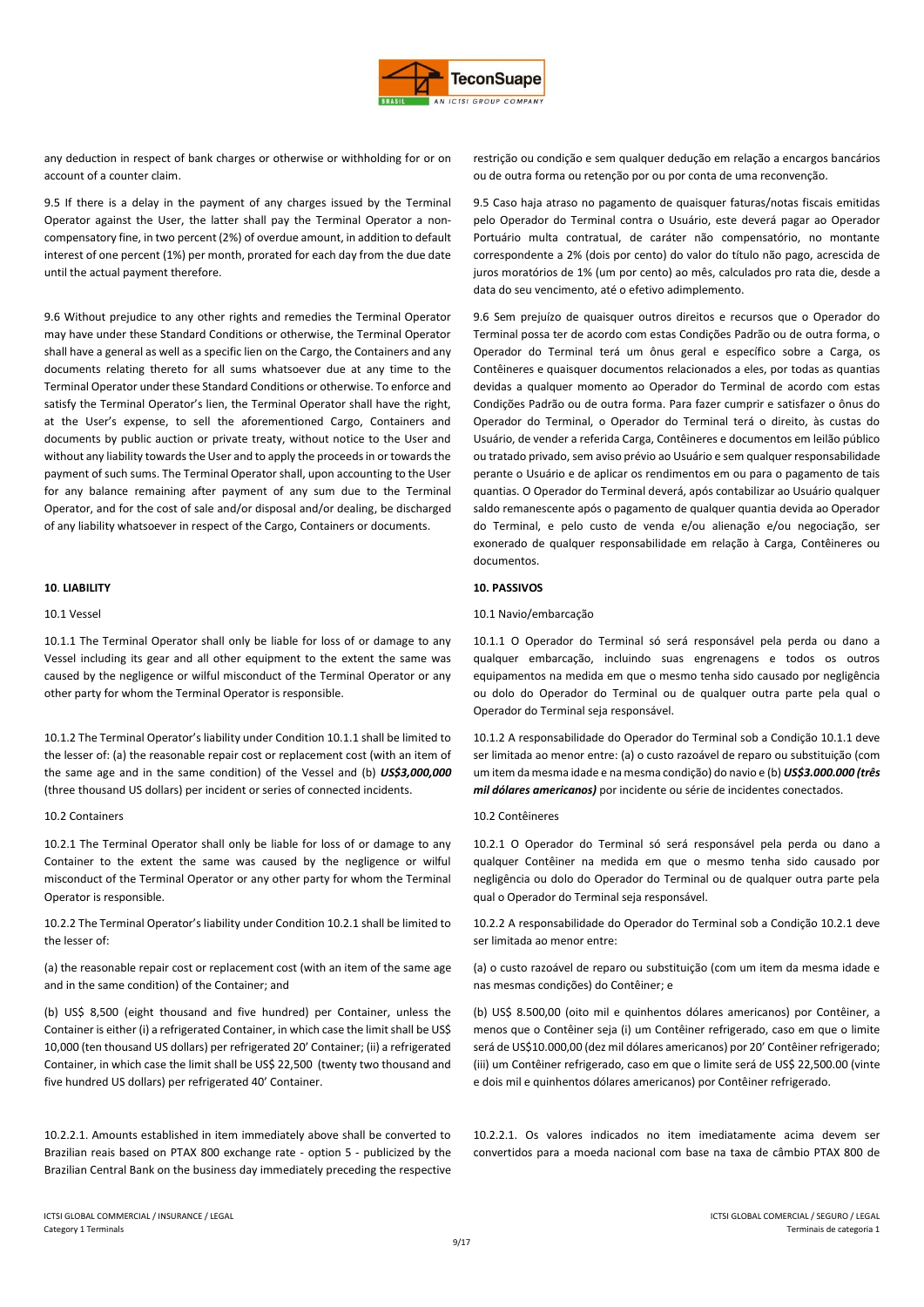

## 10.3 Cargo 10.3 Carga

10.3.1 The Terminal Operator (or any other party for whom Terminal Operator is responsible) shall be entitled to avail itself of the defenses, limitations and exclusions of liability which are available to the User under the bill of lading or other transport documents, evidencing a contract of carriage, which has been issued in respect of Cargo carried by the User.

10.3.2 Where no bill of lading or other transport document as aforesaid has been issued in respect of the Cargo, the Terminal Operator shall only be liable for loss of or damage to any Cargo to the extent the same is caused by negligence or wilful misconduct of the Terminal Operator or any other party for whim the Terminal Operator is responsible, and such liability shall be limited to the lesser of: (a) the reasonable repair cost or replacement cost (with an item of the same age and in the same condition) of the Cargo; and (b) 2SDRs per kilo of gross weight of the Cargo lost or damaged.

10.3.3 However, Terminal Operator shall in no case be liable for the following Cargo: plants, trees, flowers, living creatures, Money, manuscripts, deeds, documents, lottery tickets, plans, designs, jewelry, precious stones, precious metals or objects made from them, works of art, when the Terminal Operator was not informed five (5) working days prior to arrival of the Vessel.

10.4.1 The Terminal Operator accepts no responsibility whatsoever and howsoever arising (including negligence) with regard to any failure to adhere to any timeframe any or any delay in the performance of the Services (including to Containers, Cargo or Vessels).

10.4.2 Without prejudice to Condition 10.4.1, if the Terminal Operator is found liable for loss or damage caused by delay or if the Terminal Operator fails to adhere to timeframes agreed under Condition 10.4.1, the Terminal Operator's liability for the same shall not in any circumstances whatever exceed a sum equal to the amount of the Charges in respect of the Services provided in relation to the relevant Containers, Cargo or Vessels.

## 10.5 Exclusions 10.5 Exclusões

10.5.1 The Terminal Operator shall not be liable for loss of or damage to any Vessel, Container or Cargo under the provisions of this Condition 10 unless the User can establish that the loss or damage was directly caused by the Terminal Operator or any other party for whom the Terminal Operator is responsible whilst (in respect of Cargo or Containers) the same was in the Custody of the Terminal Operator or any other party for whom the Terminal Operator is responsible. If the loss or damage was contributed to by the act or omission of the User or any other person, the Terminal Operator shall be exonerated from liability under Condition 10 to the extent that such act or omission contributed to the loss or damage.

10.5.2 The Terminal Operator shall not be liable for loss of or damage to any Vessel, Container or Cargo under the provisions of this Condition 10 unless the Terminal Operator's cargo handling equipment was used.

due date. venda - opção 5 - a ser divulgada pelo Banco Central do Brasil no dia útil imediatamente anterior aos respectivos vencimentos.

10.3.1 O Operador do Terminal (ou qualquer outra parte pela qual o Operador do Terminal seja responsável) terá o direito de se valer das defesas, limitações e exclusões de responsabilidade que estejam disponíveis ao Usuário de acordo com o conhecimento de embarque ou outros documentos de transporte, evidenciando um contrato de transporte, que tenha sido emitido em relação à Carga transportada pelo Usuário.

10.3.2 Quando nenhum conhecimento de embarque ou outro documento de transporte, conforme supramencionado, tiver sido emitido em relação à Carga, o Operador do Terminal só será responsável pela perda ou dano a qualquer Carga na medida em que causado por negligência ou dolo do Operador do Terminal ou de qualquer outra parte pela qual o Operador do Terminal for responsável, e tal responsabilidade será limitada ao menor entre: (a) o custo razoável de reparo ou substituição (com um item da mesma idade e nas mesmas condições) da Carga; e (b) 2SDRs por quilo de peso bruto da Carga perdida ou danificada.

10.3.3 Entretanto, o Operador do Terminal não será responsável em nenhum caso pelas seguintes cargas: plantas, árvores, flores, seres vivos, dinheiro, manuscritos, escrituras, documentos, bilhetes de loteria, planos, desenhos, joias, pedras preciosas, metais preciosos ou objetos feitos deles, obras de arte, quando o Operador do Terminal não foi informado cinco (5) dias úteis antes da chegada do navio.

## 10.4 Delay 10.4 Atraso

10.4.1 O Operador do Terminal não aceita qualquer responsabilidade e de qualquer forma que surja (incluindo negligência) com relação a qualquer descumprimento de qualquer prazo qualquer ou qualquer atraso na execução dos Serviços (incluindo a Contêineres, Carga ou Navios).

10.4.2 Sem prejuízo da Condição 10.4.1, se o Operador do Terminal for considerado responsável por perdas ou danos causados por atraso ou se o Operador do Terminal não aderir aos prazos acordados na Condição 10.4.1, a responsabilidade do Operador do Terminal pelos mesmos não deverá, em nenhuma circunstância, exceder uma quantia igual ao valor das Cobranças em relação aos Serviços prestados em relação aos respectivos Contêineres, Carga ou Embarcações.

10.5.1 O Operador do Terminal não será responsável por perda ou dano a qualquer Embarcação, Contêiner ou Carga de acordo com as disposições desta Condição 10 a menos que o Usuário possa estabelecer que a perda ou dano foi causado diretamente pelo Operador do Terminal ou qualquer outra parte pela qual o Operador do Terminal seja responsável enquanto (em relação à Carga ou Contêineres) o mesmo estava sob a guarda do Operador do Terminal ou qualquer outra parte pela qual o Operador do Terminal seja responsável. Se a perda ou dano tiver sido contribuído pelo ato ou omissão do Usuário ou qualquer outra pessoa, o Operador do Terminal será exonerado de responsabilidade de acordo com a Condição 10 na medida em que tal ato ou omissão tenha contribuído para a perda ou dano.

10.5.2 O Operador do Terminal não será responsável por perda ou dano a qualquer embarcação, contêiner ou carga de acordo com as disposições desta Condição 10 a menos que o equipamento de movimentação de carga do Operador do Terminal tenha sido utilizado.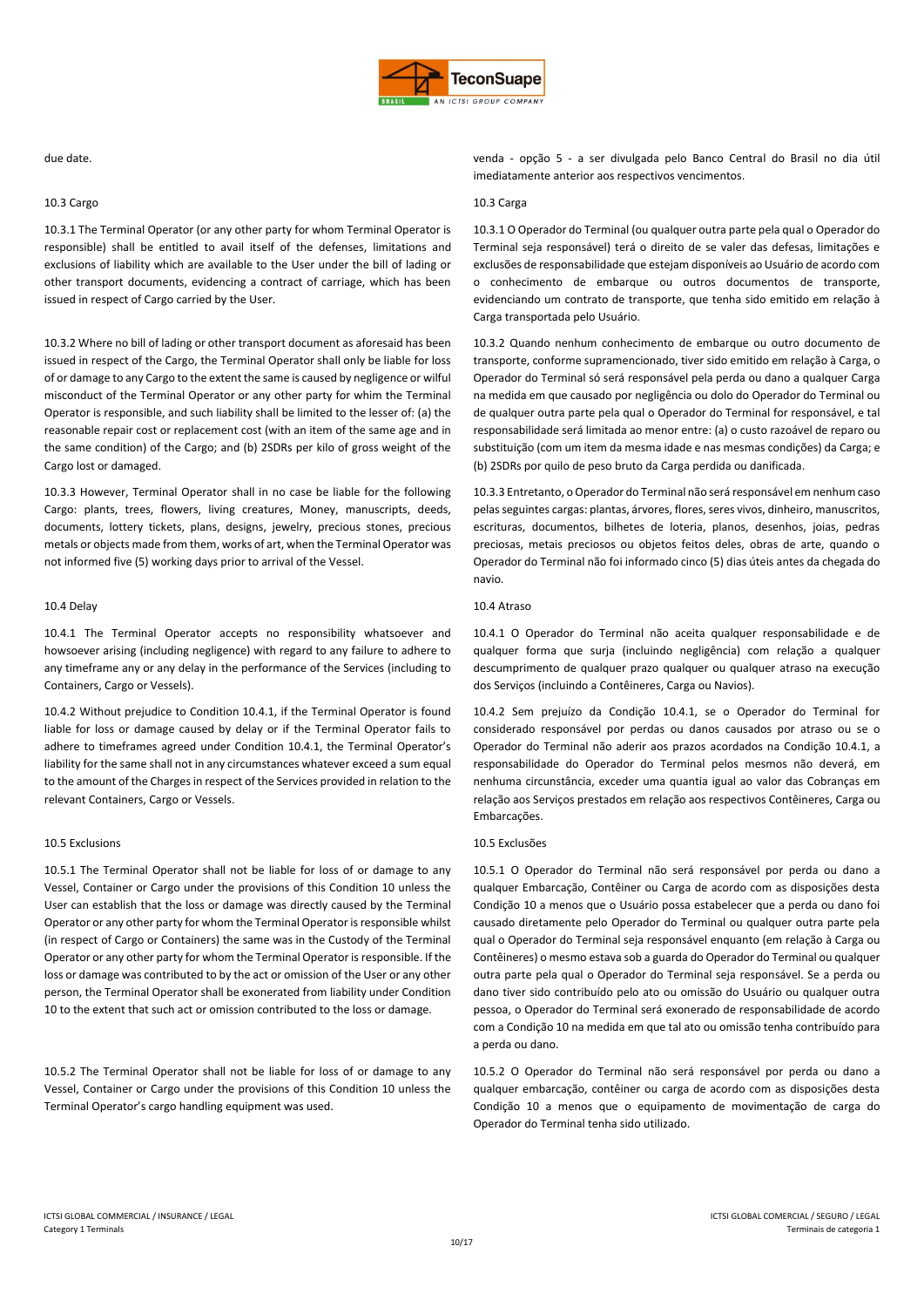

10.5.3 Save as set out in Condition 10, the Terminal Operator shall not be liable for loss of or damage to any Vessel, Cargo or Container howsoever arising (whether caused by negligence or otherwise).

10.6.1 Notwithstanding any other provision of these Standard Conditions, the Terminal Operator shall have no liability for any loss of profit, loss of sales, loss of business, loss of goodwill or reputation, third party claims (in each case whether direct or indirect) or for any indirect or consequential loss in respect of all claims, losses or damages, whether arising from tort (including negligence), bailment, breach of contract, breach of statutory duty or otherwise under or in connection with these Standard Conditions, performance or any failure or delay in performance of the Services or any obligation under these Standard Conditions (including delay to a Vessel or Cargo) or termination of the agreement constituted by these Standard Conditions.

10.6.2 Nothing in these Standard Conditions shall exclude or restrict the Terminal Operator's liability for death or personal injury caused by its negligence or any other act or omission, liability for which may not be excluded or limited under applicable law.

10.7.1 The defenses, exclusions and limits of liability provided for in these Standard Conditions shall apply in any action against the Terminal Operator whether the action be found in tort, bailment, contract, breach of express or implied warranty or otherwise.

10.8.1 Any claim by the User against the Terminal Operator arising in respect of any Service provided for the User, or which the Terminal Operator has undertaken to provide must be made and notified in writing to the Terminal Operator within a reasonable time, but in any event within fifteen (15) days from the date of the event or occurrence alleged to have given rise to a cause of action against the Terminal Operator.

10.8.2 The parties agree that any claim not made and notified in accordance with Condition 10.8.1 shall be deemed to be waived and absolutely barred.

10.9.1 Notwithstanding the provisions of Condition 10.8, the Terminal Operator shall in any event be discharged of all liability whatsoever and howsoever arising in respect of any Service provided for the User, or which the Terminal Operator has undertaken to provide, unless legal proceedings be brought and written notice thereof given to the Terminal Operator within twelve (12) months from the date of the event or occurrence alleged to give rise to a cause of action against the Terminal Operator.

10.10.1 The User shall not be entitled to bring any claim howsoever arising (including negligence) unless and until the amount of any such individual claim exceeds US\$ *500 (five hundred US dollars)*.

10.11.1 The User shall promptly indemnify the Terminal Operator against any and all Liabilities howsoever assumed, incurred or suffered by the Terminal Operator, its employees, servants, agents, insurers or re-insurers as a result of or in connection with any claim made by any third party (including without limitation a claim made by the owner of the Cargo or any other person who is or may

10.5.3 Salvo conforme estabelecido na Condição 10, o Operador do Terminal não será responsável por perda ou dano a qualquer embarcação, carga ou contêiner de qualquer forma que surja (seja causada por negligência ou de outra forma).

## 10.6 General liability 10.6 Responsabilidade geral

10.6.1 Não obstante qualquer outra disposição destas Condições Padrão, o Operador do Terminal não terá responsabilidade por quaisquer lucros cessantes, perda de vendas, perda de negócios, perda de boa vontade ou reputação, reclamações de terceiros (em cada caso seja direta ou indireta) ou por qualquer perda indireta ou consequente em relação a todas as reclamações, perdas ou danos, seja decorrente de ilícito (incluindo negligência), fiança, violação de contrato, violação do dever legal ou de outra forma sob ou em conexão com estas Condições Padrão, execução ou qualquer falha ou atraso na execução dos Serviços ou qualquer obrigação de acordo com estas Condições Padrão (incluindo atraso para um Navio ou Carga) ou rescisão do contrato constituído por estas Condições Padrão.

10.6.2 Nada nestas Condições Padrão excluirá ou restringirá a responsabilidade do Operador do Terminal por morte ou lesões pessoais causadas por sua negligência ou qualquer outro ato ou omissão, cuja responsabilidade não possa ser excluída ou limitada pela legislação aplicável.

## 10.7 Applicability to actions in tort 10.7 Aplicabilidade a ações em ilícito

10.7.1 As defesas, exclusões e limites de responsabilidade previstos nestas Condições Padrão serão aplicáveis em qualquer ação contra o Operador do Terminal, seja a ação encontrada em ilícito, fiança, contrato, violação de garantia expressa ou implícita ou de outra forma.

## 10.8 Notification of claims 10.8 Notificação de reclamações

10.8.1 Qualquer reclamação do Usuário contra o Operador do Terminal decorrente de qualquer Serviço prestado ao Usuário, ou que o Operador do Terminal tenha se comprometido a prestar, deve ser feita e notificada por escrito ao Operador do Terminal dentro de um prazo razoável, mas em qualquer caso dentro de quinze (15) dias a partir da data do evento ou ocorrência alegada que tenha dado origem a uma causa de pedir contra o Operador do Terminal.

10.8.2 As partes concordam que qualquer reclamação não feita e notificada de acordo com a Condição 10.8.1 será considerada como sendo renunciada e absolutamente proibida.

## 10.9 Time limit for claims 10.9 Prazo para reclamações

10.9.1 Não obstante as disposições da Condição 10.8, o Operador do Terminal deverá, em qualquer caso, ser exonerado de toda e qualquer responsabilidade decorrente de qualquer Serviço prestado ao Usuário, ou que o Operador do Terminal tenha se comprometido a prestar, a menos que processos judiciais sejam iniciados e que o Operador do Terminal seja notificado por escrito dentro de doze (12) meses a partir da data do evento ou ocorrência alegada que dê origem a uma causa de pedir contra o Operador do Terminal.

## 10.10 De-minimis 10.10 De-minimis

10.10.1 O Usuário não terá o direito de apresentar qualquer reclamação que surja (incluindo negligência) a menos que e até que o valor de qualquer dessas reclamações individuais exceda US\$ *500 (quinhentos dólares americanos)*.

## 10.11 Indemnity for excess liability 10.11 Indenização por excesso de responsabilidade

10.11.1 O Usuário deverá indenizar imediatamente o Operador do Terminal contra toda e qualquer Responsabilidade assumida, incorrida ou sofrida pelo Operador do Terminal, seus funcionários, agentes, seguradores ou resseguradores como resultado ou em conexão com qualquer reclamação feita por qualquer terceiro (incluindo, sem limitação, uma reclamação feita pelo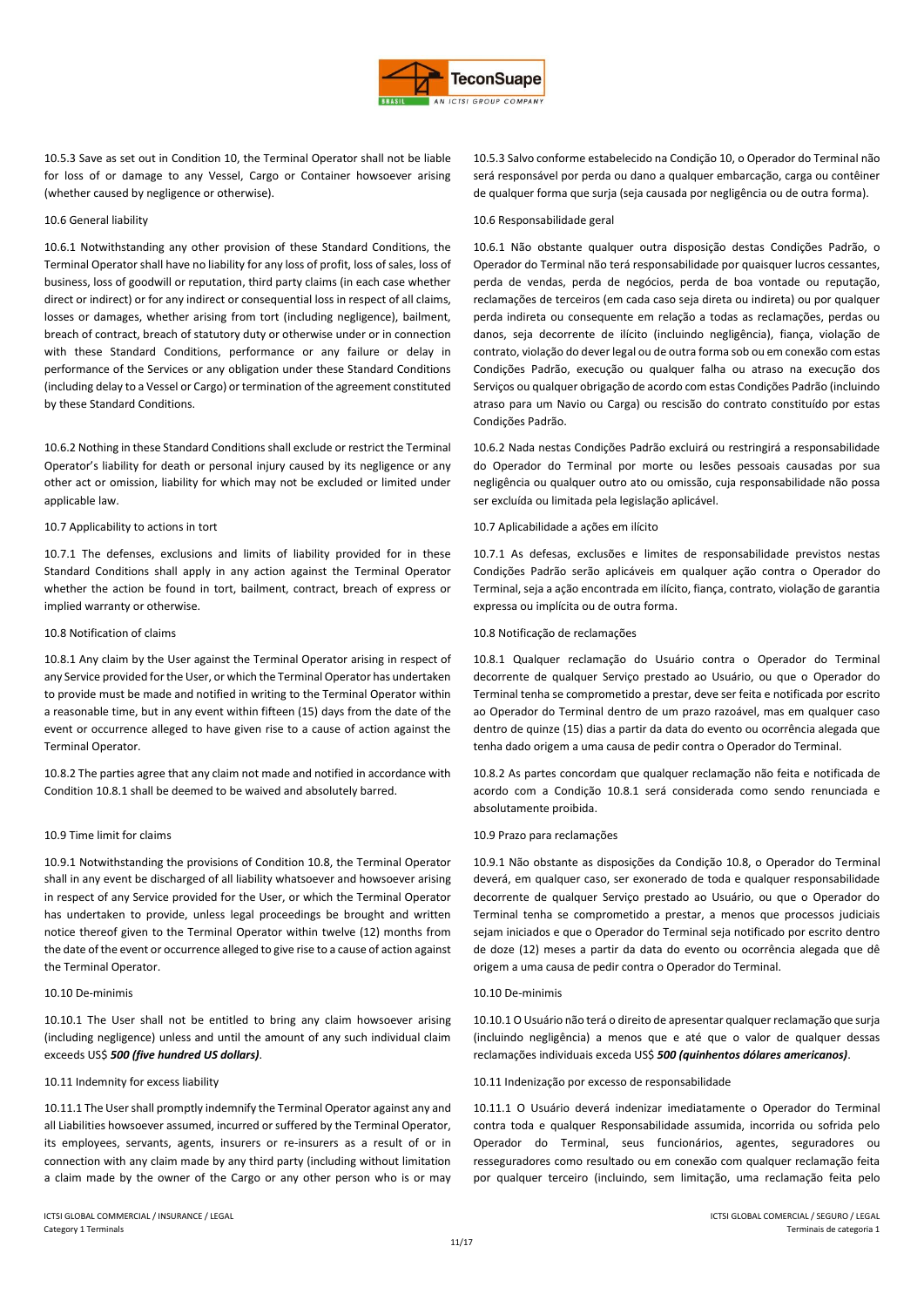

become interested in the Cargo or any customs authority) (in this Condition a "**Third Party Claim**"):

(a) when the Third Party Claim arises from or in connection with the Services (whether caused by the Terminal Operator's negligence or otherwise); and

(b) to the extent the Third Party Claim exceeds the Terminal Operator's liability to the User under the Standard Conditions.

10.12 Without prejudice to any other provisions of these Standard Conditions, the User shall incorporate into the bill of lading and other transport documents evidencing contracts of carriage issued in respect of Cargo carried by the User, a clause to the effect that while acting in the course of or pursuant to these Standard Conditions, the Terminal Operator shall be entitled to the benefit of all provisions or clauses in the bill of lading or other transport document to the extent such provisions and clauses benefit the User, but no further, and the Terminal Operator for itself and any party for whom it is responsible hereby accepts such benefit.

10.13 The Terminal Operator authorizes, empowers and directs the User to act, and the User hereby agrees to act, as the Terminal Operator's trustee and/or agent for the limited purpose only of complying with Condition 10.12.

## 11. **INSURANCE** 11. **SEGURO**

11.1 The Terminal Operator is under no obligation to maintain property insurance for Containers, Cargo or Vessels.

11.2 The Terminal Operator shall, at its own expense, procure and maintain policies of insurance covering:

11.2.2 any requirements by law or by the Lease Agreement, including public and third party liability.

## 12. **FORCE MAJEURE** 12. **FORÇA MAIOR**

12.1 A Party shall not be liable for any failure of or delay in the performance of its obligations under this Standard Conditions to the extent that such performance is prevented or delayed by Force Majeure.

12.2 An event of "**Force Majeure**" means, as provided by Law No. 10.406/2022 (the Brazilian Civil Code), any event which could not be foreseen or which is foreseeable but inevitable, including any act of God or man such as fire, flood, typhoon, earthquake, outbreak, strike or other serious labour problem, riot, war, or a change in law, order, rule or regulation by the government.

12.3 As soon as practicable but no less than twenty-four (24) hours from the occurrence of the Force Majeure event, the affected Party shall notify the other Party of the occurrence through a written notice, e-mail, or, if the affected Party has limited means of communication, by any available means of sending a notice; provided, however, that the affected Party shall continue to use commercially reasonable efforts to remove or mitigate the cause and/or impact of the Force Majeure.

12.4 Within seven (7) days from the notice of Force Majeure, the affected Party shall submit to the other Party a written explanation on the (i) particulars of the Force Majeure and its connection with the failure or delay in the performance by the affected Party; (ii) actions being taken to remove or mitigate the cause and/or effect of the Force Majeure after its occurrence; (iii) expected duration of the Force Majeure; and (iv) undertaking to provide a notice of termination of Force

proprietário da Carga ou qualquer outra pessoa que esteja ou possa vir a estar interessada na Carga ou em qualquer autoridade aduaneira) (nesta Condição uma "**Reclamação de Terceiros**"):

(a) quando a Reivindicação de Terceiros surgir de ou em conexão com os Serviços (seja causada por negligência do Operador do Terminal ou de outra forma); e

(b) na medida em que a Reivindicação de Terceiros exceda a responsabilidade do Operador do Terminal perante o Usuário de acordo com as Condições Padrão.

10.12 Sem prejuízo de quaisquer outras disposições destas Condições Padrão, o Usuário deverá incorporar no conhecimento de embarque e em outros documentos de transporte comprobatórios de contratos de transporte emitidos em relação à carga transportada pelo Usuário, uma cláusula no sentido de que, enquanto atuando no curso ou de acordo com estas Condições Padrão, o Operador do Terminal terá direito ao benefício de todas as disposições ou cláusulas do conhecimento de embarque ou de outro documento de transporte, na medida em que tais disposições e cláusulas beneficiem o Usuário, mas não mais, e o Operador do Terminal por si e por qualquer parte pela qual seja responsável, aceita tal benefício.

10.13 O Operador do Terminal autoriza, habilita e orienta o Usuário a agir, e o Usuário concorda em agir, como fideicomissário e/ou agente do Operador do Terminal apenas com a finalidade limitada de cumprir a Condição 10.12.

11.1 O Operador do Terminal não tem obrigação de manter seguro de propriedade para Contêineres, Carga ou Navios.

11.2 O Operador do Terminal deverá, às suas próprias custas, adquirir e manter apólices de seguro que cubram:

11.2.1 any liabilities assumed by it under these Standard Conditions; and 11.2.1 quaisquer responsabilidades assumidas por ele de acordo com estas Condições Padrão; e

> 11.2.2 quaisquer exigências por lei ou pelo Contrato de Arrendamento, incluindo responsabilidade pública e de terceiros.

12.1 Uma Parte não será responsável por qualquer falha ou atraso no cumprimento das suas obrigações de acordo com estas Condições Padrão na medida em que tal cumprimento seja impedido ou atrasado por Força Maior.

12.2 Um evento de "**Força Maior**" significa, conforme previsto pela Lei nº 10.406/2022 (Código Civil Brasileiro), qualquer evento que não poderia ser previsto ou que é previsível, mas inevitável, incluindo qualquer Caso Fortuito ou ato de um homem, como fogo, inundação, tufão, terremoto, surto, greve ou outro grave problema trabalhista, motim, guerra, ou uma mudança na lei, ordem, regra ou regulamentação pelo governo.

12.3 Assim que possível, mas não menos de vinte e quatro (24) horas após a ocorrência do evento de Força Maior, a Parte afetada deverá notificar a outra Parte da ocorrência através de um aviso por escrito, e-mail ou, se a Parte afetada tiver meios limitados de comunicação, por qualquer meio disponível de enviar um aviso; desde que, entretanto, a Parte afetada continue a envidar esforços comercialmente razoáveis para remover ou mitigar a causa e/ou o impacto da Força Maior.

12.4 Dentro de sete (7) dias a partir da notificação de Força Maior, a Parte afetada deverá apresentar à outra Parte uma explicação por escrito sobre (i) detalhes da Força Maior e sua conexão com a falha ou atraso no desempenho da Parte afetada; (ii) ações que estejam sendo tomadas para remover ou mitigar a causa e/ou efeito da Força Maior após sua ocorrência; (iii) duração prevista da Força Maior; e (iv) compromisso de fornecer um aviso de término de Força Maior e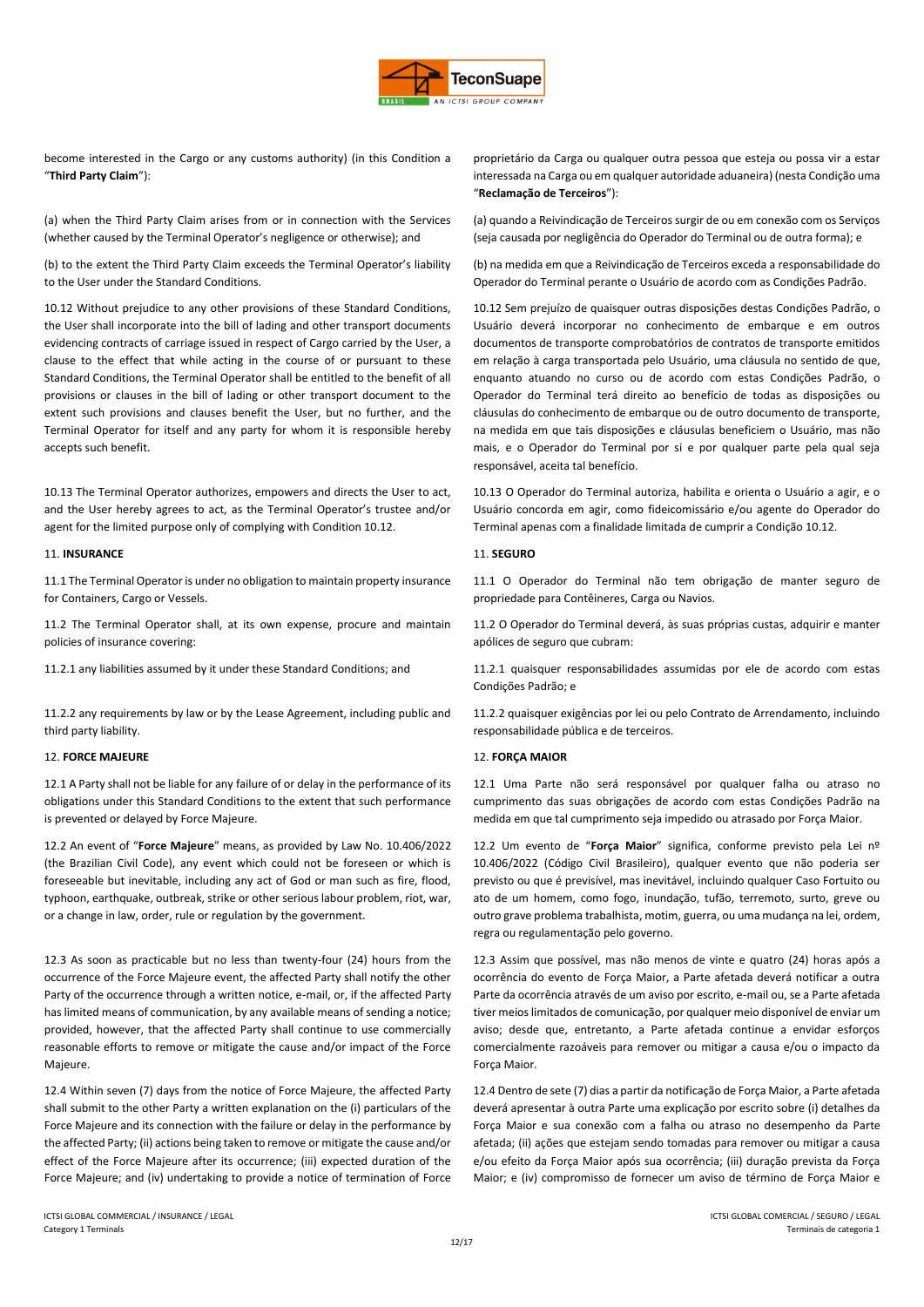

Majeure and immediate resumption of the affected obligation or a notice of extension of Force Majeure, as the case may be.

12.5 The other Party shall review the explanation from the affected Party for satisfaction with the above requirements and when so satisfied, shall approve the same.

12.6 The payment of any invoices due and owing under this Standard Conditions shall in no event be delayed by the affected Party.

12.7 If the Terminal Operator is prevented by Force Majeure from providing the Services either at all or to a substantial extent and the period of Force Majeure exceeds two (2) months, then at any time on or after the expiry of that period either Party may terminate the legal relation entered by User and the Terminal Operator, as design by this Standard Condition, immediately by serving fourteen (14) days written notice on the other.

12.8 Irrespective of the affected party's obligations, if an event of Force Majeure is invoked by Terminal Operator, Terminal Operator shall not be entitled to charge for any Services whether such Services are provided by Terminal Operator during the event of Force Majeure including but not limited to fees for demurrages and re-nominations

12.9 During any period of Force Majeure, if the Terminal Operator incurs any additional costs in complying with its obligations under these Standards Terms and Conditions, the User shall pay the same to the Terminal Operator.

13.1 The parties undertake that they shall not at any time disclose to any person any Confidential Information concerning the business, affairs, customers, clients or suppliers of the other party or of any member of the group of companies to which the other party belongs, except as permitted by Condition 13.2 below.

## 13.2 Each party may disclose the other party's Confidential Information: 13.2 Cada parte pode divulgar as Informações Confidenciais da outra parte:

13.2.1 to its employees, officers, agents, representatives or professional advisers who need to know such information for the purposes of carrying out the party's obligations under these Standard Conditions; and

13.2.2 as may be required by law, court order or any governmental or regulatory authority. In such situations, the disclosing party shall inform, in advance and in writing, the other party and shall have the obligation to disclose only the part of the Confidential Information that is strictly necessary to comply with the law or legal order.

13.3 If either party breaches this Condition 13, the other party shall have the right to immediately obtain an injunction to prevent the further disclosure of any Confidential Information, in addition to any other right it may have at law or otherwise.

13.4 No party shall use any other party's Confidential Information for any purpose other than to perform its obligations under these Standard Conditions.

# 14. **ASSIGNMENT AND SUB-CONTRACTING** 14. **CESSÃO E SUBCONTRATAÇÃO**

14.1 The Terminal Operator may assign any or all of its obligations under these Standard Conditions.

14.2 The User may not assign, novate or otherwise dispose of its rights or obligations under these Standard Conditions or any part thereof without the prior written consent of the Terminal Operator (such consent not to be unreasonably retomada imediata da obrigação afetada ou um aviso de prorrogação da Força Maior, conforme o caso.

12.5 A outra Parte deverá rever a explicação da Parte afetada para satisfazer as exigências acima e, quando assim satisfeita, deverá aprovar a mesma.

12.6 O pagamento de quaisquer faturas devidas e pagáveis de acordo com estas Condições Padrão não deverá, em nenhum caso, ser atrasado pela Parte afetada.

12.7 Se o Operador do Terminal for impedido por Força Maior de prestar os Serviços ou de forma substancial e o período de Força Maior exceder dois (2) meses, então, a qualquer momento em ou após o término desse período, qualquer das Partes poderá rescindir a relação legal inserida pelo Usuário e o Operador do Terminal, conforme projetado por esta Condição Padrão, imediatamente, mediante notificação por escrito com quatorze (14) dias de antecedência à outra Parte.

12.8 Independente das obrigações da parte afetada, se um evento de Força Maior for invocado pelo Operador do Terminal, o Operador do Terminal não terá direito de cobrar por quaisquer Serviços, quer tais Serviços sejam prestados pelo Operador do Terminal durante o evento de Força Maior, incluindo, mas não se limitando a, taxas de sobreestadia e renomeações

12.9 Durante qualquer período de Força Maior, se o Operador do Terminal incorrer em quaisquer custos adicionais no cumprimento das suas obrigações de acordo com estes Termos e Condições Padrão, o Usuário deverá pagar o mesmo ao Operador do Terminal.

## 13. **CONFIDENTIALITY** 13. **CONFIDENCIALIDADE**

13.1 As partes se comprometem a não divulgar a nenhuma pessoa, em nenhum momento, qualquer Informação Confidencial relativa ao negócio, negócios, clientes ou fornecedores da outra parte ou de qualquer membro do grupo de empresas ao qual a outra parte pertença, exceto conforme permitido pela Condição 13.2 abaixo.

13.2.1 aos seus funcionários, diretores, agentes, representantes ou consultores profissionais que necessitem conhecer tais informações com o propósito de cumprir as obrigações da parte de acordo com estas Condições Padrão; e

13.2.2 conforme possa ser exigido por lei, ordem judicial ou qualquer autoridade governamental ou reguladora. Em tais situações, a parte divulgadora deverá informar, antecipadamente e por escrito, a outra parte e terá a obrigação de divulgar somente a parte da Informação Confidencial estritamente necessária para cumprir a lei ou ordem judicial.

13.3 Se uma das partes violar esta Condição 13, a outra parte terá o direito de obter imediatamente uma liminar para impedir a divulgação posterior de qualquer Informação Confidencial, além de qualquer outro direito que ela possa ter por lei ou de outra forma.

13.4 Nenhuma parte deverá utilizar as Informações Confidenciais de qualquer outra parte para qualquer outra finalidade que não seja a de cumprir suas obrigações de acordo com estas Condições Padrão.

14.1 O Operador do Terminal pode ceder qualquer ou todas as suas obrigações de acordo com estas Condições Padrão.

14.2 O Usuário não pode ceder, novar ou de outra forma alienar seus direitos ou obrigações de acordo com estas Condições Padrão ou qualquer parte delas sem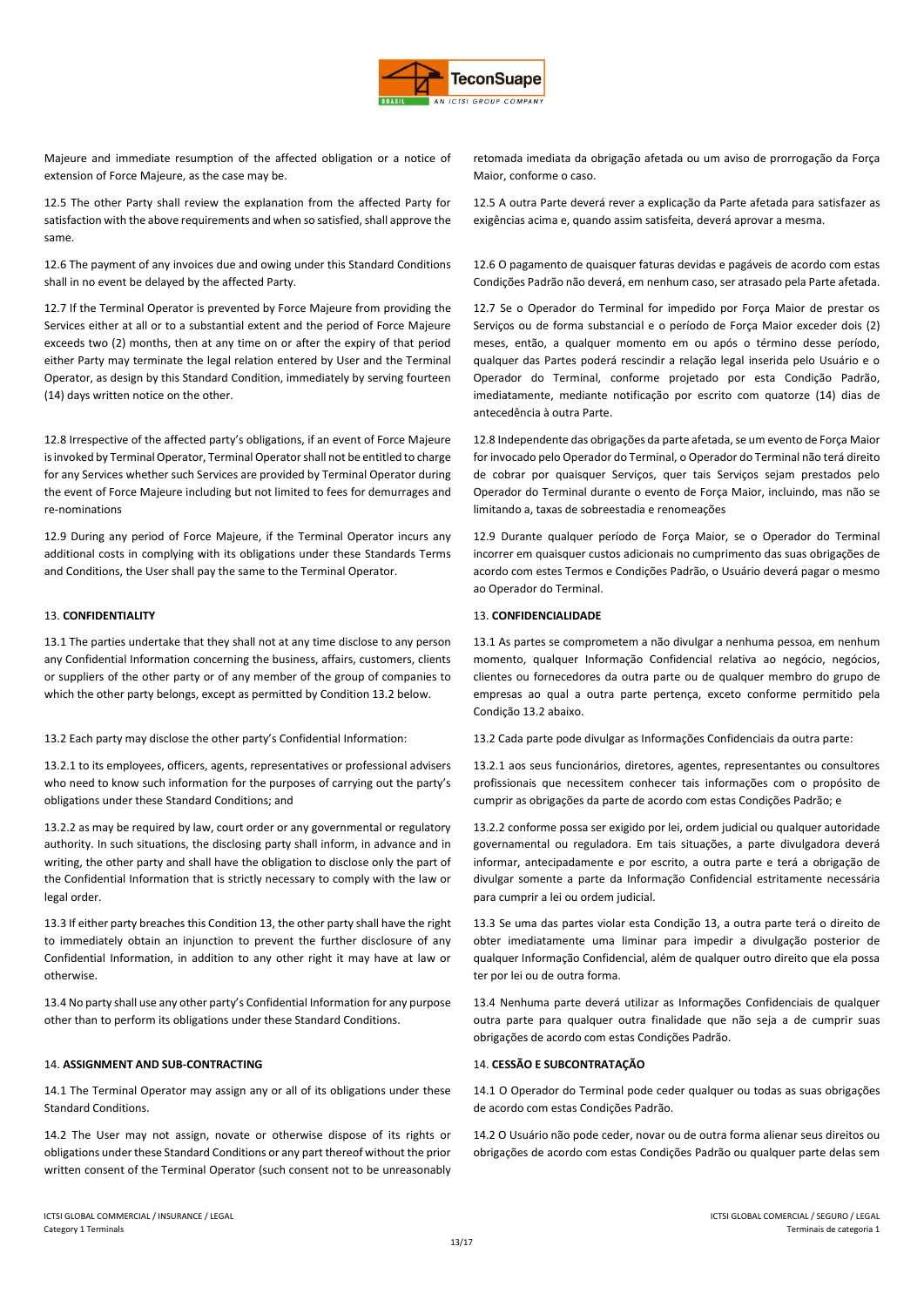

14.3 Subject to the provisions of the Lease Agreement, the Terminal Operator may sub-contract parts of its obligations under these Standard Conditions.

15.1 The International Maritime Organization (IMO) has amended the Safety of Life at Sea (SOLAS) Convention to require that a packed Container's gross weight be verified before the Container can be loaded on board a ship. The SOLAS amendment provides that no Container without a verified gross mass (VGM) can be loaded on board a ship.

15.2 The responsibility for obtaining and documenting the verified gross weight of a packed Container (or containerized cargo) lies with the shipper. Unless otherwise directed by the relevant government authority, the shipper shall provide this information before or by the time the Container is delivered to the Terminal. The shipper shall indemnify and shall hold the Terminal Operator free and harmless from any liability, loss or damage arising from an erroneous VGM of a packed Container (or containerized cargo).

15.3 However, if the Terminal Operator addresses an uncertainty about the gross mass of a packed Container by weighing the Container, the weight obtained by the Terminal Operator shall be used for vessel stowage planning. The Shipper (as defined below) recognizes that, if he fails to provide a verified Container weight as called for by the SOLAS amendments, the Terminal Operator may refuse gatein of the Container subject to the regulations of the local port authority. In the event that the Terminal Operator is mandated to be the official VGM source by the relevant authority or is contracted to obtain a verified Container weight, there shall be a cost for such services that the affected parties will need to address.

15.4 SOLAS regulation VI/5 requires that a Container not be packed to more than the maximum gross mass indicated on the Safety Approval Plate under the IMO's Convention for Safe Containers (CSC), as amended. A Container with a gross mass exceeding its maximum permitted gross mass may not be loaded onto a ship.

15.5 As used in this Standard Condition on SOLAS, the term "*Shipper*" is the party named on the ocean carrier's bill of lading, which may at the same time be the "*User*" under (i) and (ii) of its definition in Condition 1.1.

16.1 Parties shall at all times comply with all laws, rules, regulations, and orders of any governmental authority as well as possession of all required permits, licenses, and other authorizations for the conduct of its business.

16.2 User acknowledges access to copies of ICTSI's Code of Business Conduct (https://cdnweb.ictsi.com/s3fs-public/inline-files/ictsi\_-

code of business conduct.pdf) and Global Principles on Human Capital (https://cdnweb.ictsi.com/s3fs-public/2020-11/hcb1\_10.23\_0.pdf). The User agrees to inform each of its employees, sub-contractors (if any, as may be allowed herein), agents dealing with the Terminal Operator of these policies and undertakes that the performance of the Services shall be consistent with the same.

withheld or unduly delayed). o consentimento prévio por escrito do Operador do Terminal (tal consentimento não deve ser retido injustificadamente ou atrasado indevidamente).

> 14.3 Sujeito às disposições do Contrato de Arrendamento, o Operador do Terminal pode subcontratar partes das suas obrigações de acordo com estas Condições Padrão.

## 15. **SAFETY OF LIFE AT SEA (SOLAS)** 15. **SEGURANÇA DA VIDA NO MAR (SOLAS)**

15.1 A Organização Marítima Internacional (IMO) aditou a Convenção SOLAS (*Safety of Life at Sea*) para exigir que o peso bruto de um Contêiner embalado seja verificado antes que o Contêiner possa ser carregado a bordo de um navio. A alteração da SOLAS prevê que nenhum Contêiner sem massa bruta verificada (VGM) pode ser carregado a bordo de um navio.

15.2 A responsabilidade pela obtenção e documentação do peso bruto verificado de um Container embalado (ou carga Contêinerizada) é do remetente (ou embarcador). A não ser que a autoridade governamental pertinente ordene o contrário, o remetente deverá fornecer essas informações antes ou até o momento em que o Contêiner for entregue ao Terminal. O remetente deverá indenizar e isentar o Operador do Terminal de qualquer responsabilidade, perda ou dano decorrente de um VGM errado de um Contêiner embalado (ou carga Contêinerizada).

15.3 Entretanto, se o Operador do Terminal resolver uma incerteza sobre a massa bruta de um Contêiner embalado pesando o Contêiner, o peso obtido pelo Operador do Terminal deverá ser usado para o planejamento da estiva do navio. O Remetente ou Embarcador (conforme definido abaixo) reconhece que, se ele não fornecer um peso de Contêiner verificado conforme exigido pelas alterações à SOLAS, o Operador do Terminal poderá recusar a entrada do Contêiner, sujeito aos regulamentos da autoridade portuária local. Caso o Operador do Terminal seja mandatado pela autoridade competente para ser a fonte oficial do VGM, ou seja, contratado para obter um peso verificado do Contêiner, haverá um custo para tais serviços que as partes afetadas precisarão tratar.

15.4 A regra SOLAS VI/5 exige que um Contêiner não seja embalado a mais do que a massa bruta máxima indicada na Placa de Aprovação de Segurança nos termos da Convenção da IMO para Contêineres Seguros (CSC), conforme alterada. Um contêiner com uma massa bruta superior a sua massa bruta máxima permitida não pode ser carregado em um navio.

15.5 Conforme usado nesta Condição Padrão na SOLAS, o termo "*Remetente ou Embarcador*" é a parte nomeada no conhecimento de embarque do transportador marítimo, que pode ao mesmo tempo ser o "*Usuário*" sob (i) e (ii) de sua definição na Condição 1.1.

# 16. **COMPLIANCE CLAUSES** 16. **CLÁUSULAS DE CONFORMIDADE**

16.1 As partes deverão sempre cumprir todas as leis, regras, regulamentos e ordens de qualquer autoridade governamental, bem como a posse de todas as autorizações, licenças e outras autorizações necessárias para a condução dos seus negócios.

16.2 O usuário reconhece o acesso a cópias do Código de Conduta Comercial do ICTSI (https://cdnweb.ictsi.com/s3fs-public/inline-files/ictsi\_ code of business conduct.pdf) e os Princípios Globais sobre Capital Humano (https://cdnweb.ictsi.com/s3fs-public/2020-11/hcb1\_10.23\_0.pdf). O Usuário concorda em informar cada um dos seus funcionários, subcontratadas (se houver, como aqui permitido), agentes que lidam com o Operador do Terminal sobre estas políticas e se compromete a que o desempenho dos Serviços seja consistente com as mesmas.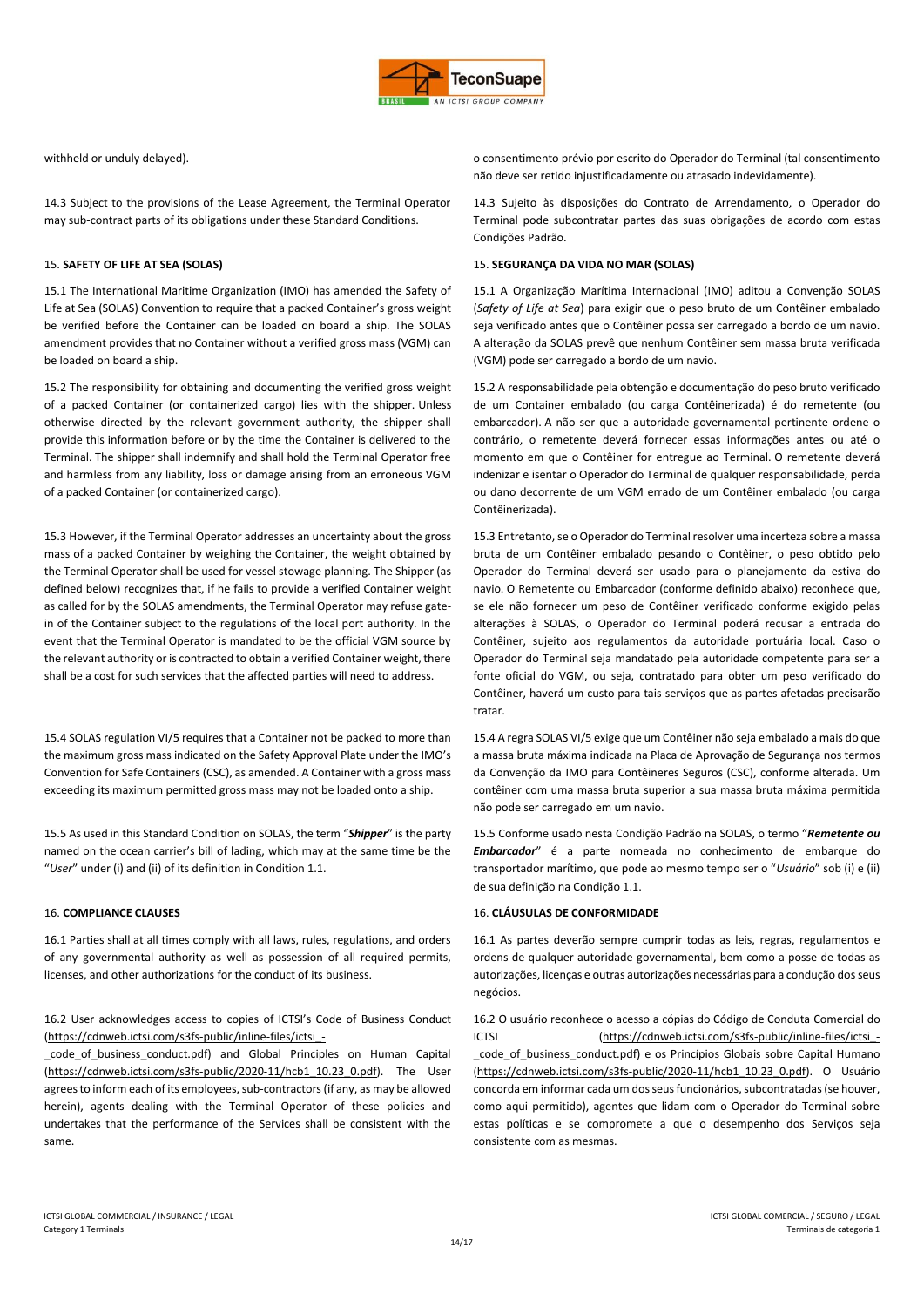

16.3 The User further represents and warrants that it has not, nor any of its directors, officers, employees or representatives, taken any action in furtherance of an offer, payment, promise to pay, or authorization or approval of the payment or giving of money, property, gifts or anything else of value, directly or indirectly, to any government or public official/candidate or any officer or employee of the Terminal Operator to unlawfully influence official action or secure an unlawful advantage. The User conducts its business in compliance with applicable anticorruption laws and maintains policies and procedures designed to promote and achieve compliance with such laws and, furthermore, the anti-bribery obligations under ICTSI's Code of Business Conduct.

16.4 The ICTSI Group is committed to uphold the principles of sustainable development in its operations and corporate stewardship of its people, customers, corporate resources, and the environment. These thrusts are documented in ICTSI's Annual Sustainability Report available at https://www.ictsi.com/what-we-do/sustainability. User undertakes to observe the foregoing or analogous principles and commitment and shall cooperate with the Terminal Operator in its sustainability efforts in the Terminal and its community.

16.5 The User in all its dealings with the Terminal Operator operate safely so as to protect person and property based applicable laws as well as the Health, Safety, Security and Environment (HSE) Policies of the ICTSI Group. User shall provide the CLIENT HSE documentations that may include:

- a) Risk assessments; a) Avaliações de risco;
- 
- 
- d) Licenses and certificates; and d) Licenças e certificados; e
- 

16.6. The User shall immediately notify the Terminal Operator of any health and safety and/or environmental incident (e.g. injury, property damage, oil spill, etc.) by the quickest practicable means (e.g. by phone call). The User shall follow this notice with a formal incident report in writing within eight (8) hours from the occurrence.

16.7. Both Parties agree that each of their employees, directors, affiliates, subcontractors, and any other person or entity acting on their behalf (hereinafter referred to as the "**Related Parties**") shall comply with all applicable anticorruption laws including but not limited to the Parties' respective codes of business conduct and Brazilian anti-bribery policies (hereinafter referred to as "**Anti-Corruption Laws**").

16.8. The Terminal Operator is committed with privacy and security of Personal Data processes, as a result of the relationship with the User, and pursuant to the Brazilian Law No. 13,709, of august 14th 2018 ("Brazilian General Data Protection Law" or "**LGPD**").

16.8.1. The Terminal Operator may process Personal Data provided and/or collected as a result of the Services to: (i) perform the Services; (ii) promote communication with the User, send relevant information, including answers to the User's inquires; (iii) comply with the security standards applicable to the Terminal; (iv) detect and protect Terminal Operator against fraud, abuse or illegal acts; and (v) exercise Terminal Operator rights in judicial or administrative procedures.

16.3 O Usuário também declara e garante que não tomou nenhuma ação em favor de uma oferta, pagamento, promessa de pagamento ou autorização ou aprovação do pagamento ou doação de dinheiro, propriedade, presentes ou qualquer outra coisa de valor, direta ou indiretamente, a qualquer funcionário/candidato governamental ou público ou qualquer funcionário ou funcionário do Operador do Terminal para influenciar ilegalmente uma ação oficial ou assegurar uma vantagem ilegal. O Usuário conduz seus negócios em conformidade com as leis anticorrupção aplicáveis e mantém políticas e procedimentos destinados a promover e alcançar a conformidade com tais leis e, além disso, as obrigações antissuborno de acordo com o Código de Conduta Comercial do ICTSI.

16.4 O Grupo ICTSI está comprometido em defender os princípios do desenvolvimento sustentável em suas operações e na administração corporativa de seu pessoal, clientes, recursos corporativos e do meio ambiente. Estes impulsos estão documentados no Relatório Anual de Sustentabilidade do ICTSI, disponível em https://www.ictsi.com/what-we-do/sustainability. O usuário se compromete a observar os princípios e compromissos anteriores ou análogos e deverá cooperar com o Operador do Terminal em seus esforços de sustentabilidade no Terminal e em sua comunidade.

16.5 O Usuário em todas as suas negociações com o Operador do Terminal opera com segurança de modo a proteger as leis aplicáveis baseadas em pessoas e propriedades, bem como as Políticas de Saúde, Segurança e Meio Ambiente (HSE) do Grupo ICTSI. O usuário deverá fornecer a documentação de SMS do CLIENTE que pode incluir:

- 
- b) Work methodologies; b) Metodologias de trabalho;
- c) Training records; c) Registros de treinamento;
	-
- e) Standard Operating Procedures. e) Procedimentos Operacionais Padrão.

16.6. O Usuário deverá notificar imediatamente o Operador do Terminal sobre qualquer incidente de saúde e segurança e/ou ambiental (por exemplo, ferimentos, danos materiais, derramamento de óleo, etc.) pelo meio mais rápido possível (por exemplo, por ligação telefônica). O Usuário deverá seguir este aviso com um relatório formal de incidente por escrito dentro de oito (8) horas após a ocorrência.

16.7. Ambas as Partes concordam que cada um de seus funcionários, conselheiros, afiliados, subcontratados e qualquer outra pessoa ou entidade agindo em seu nome (doravante denominados "**Partes Relacionadas**") deverá cumprir todas as leis anticorrupção aplicáveis, incluindo mas não se limitando aos respectivos códigos de conduta comercial das Partes e às políticas brasileiras antissuborno (doravante denominadas "**Leis Anticorrupção**").

16.8. O Operador do Terminal está comprometido com a privacidade e segurança dos processos de Dados Pessoais, como resultado do relacionamento com o Usuário, e de acordo com a Lei Brasileira No. 13.709, de 14 de agosto de 2018 ("Lei Geral Brasileira de Proteção de Dados" ou "**LGPD**").

16.8.1. O Operador do Terminal pode processar os Dados Pessoais fornecidos e/ou coletados como resultado dos Serviços para: (i) executar os Serviços; (ii) promover a comunicação com o Usuário, enviar informações relevantes, incluindo respostas às perguntas do Usuário; (iii) cumprir as normas de segurança aplicáveis ao Terminal; (iv) detectar e proteger o Operador do Terminal contra fraude, abuso ou atos ilegais; e (v) exercer os direitos do Operador do Terminal em processos judiciais ou administrativos.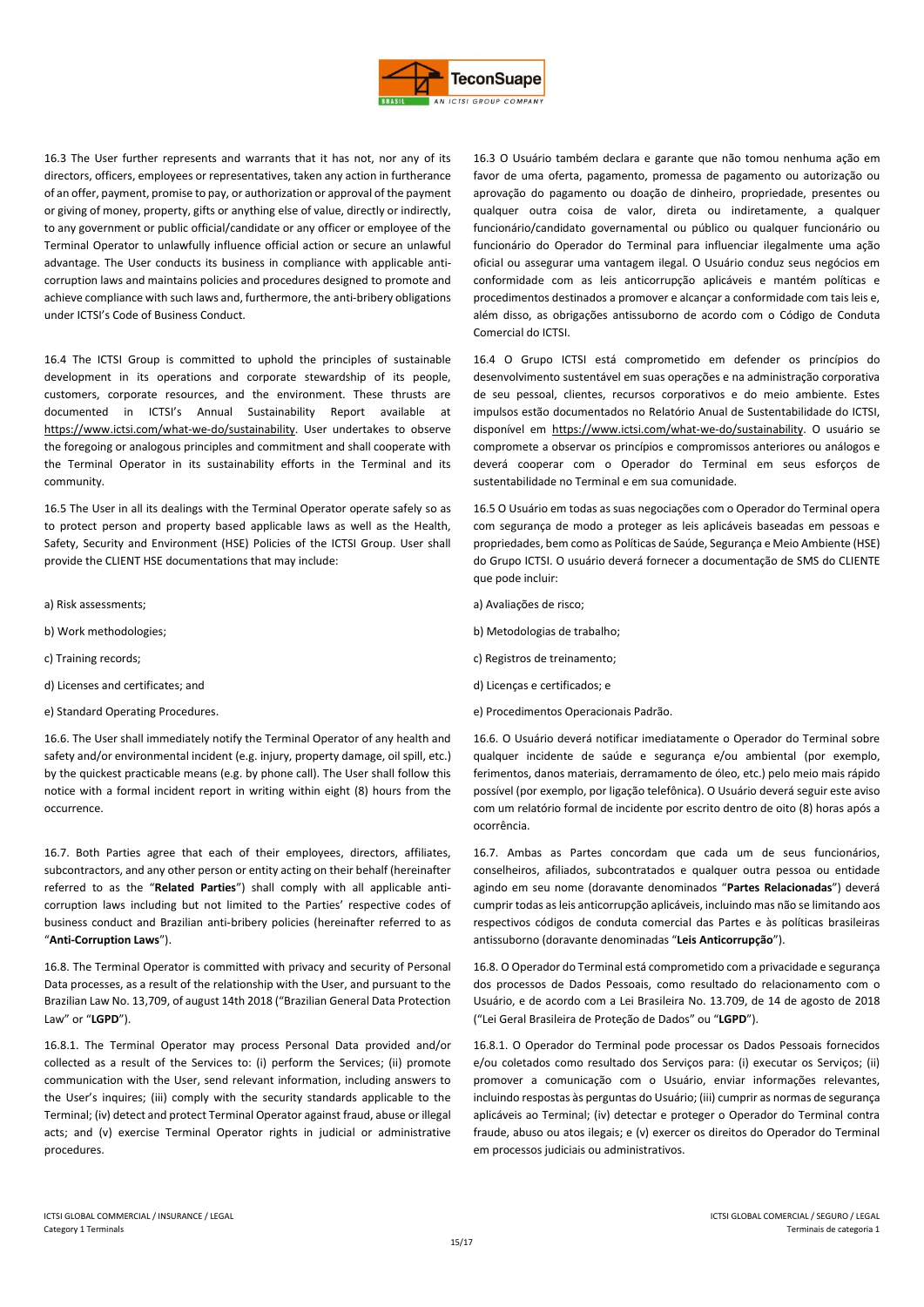

16.8.2. When the User contracts the Terminal Operator's Services, under the terms of these Standard Conditions, the User declares the commitment to the privacy and security of Personal Data, including, but not limited to, those shared with Terminal Operator for the purposes of performing the Services.

# 17. **GENERAL PROVISIONS** 17. **DISPOSIÇÕES GERAIS**

17.1 These Standard Conditions (together with any document expressly incorporated by the parties (if any) comprises the entire agreement between the parties with respect to the provision of the Services and any representations or statements whether made orally or written elsewhere are hereby excluded (including without limitation where such representations or statements were made negligently) provided always that this Condition shall not exclude or limit any liability or any right which any party may have in respect of pre-contractual statements made or given fraudulently supersedes all previous agreements and arrangements between the parties with respect to the provision of the Services. If the User's documentation contains terms or conditions additional to or at variance with these Standard Conditions every such additional or varying term or condition shall be of no effect.

17.2 The User acknowledges that it does not enter into these Standard Conditions in reliance on any representation, warranty or other undertaking or understanding not fully reflected in the written terms of these Standard Conditions and all conditions, warranties of other terms implied by statute or common law are hereby excluded to the fullest extent permitted by law.

17.3 If any provision of these Standard Conditions is held invalid, illegal or unenforceable for any reason by any court of competent jurisdiction, then these Standard Conditions will be deemed amended to the extent necessary to render the otherwise unenforceable provision, and the rest of the Standard Conditions, valid and enforceable. If a court declines to amend these Standard Conditions as provided herein, the invalid, illegal or unenforceable provision will be severed and the remainder of the provisions hereof will continue in full force and effect as if these Standard Conditions had been executed with the invalid, illegal or unenforceable provision eliminated.

17.4 In the event of any such severance as described in Condition 17.3, the parties will negotiate in good faith with a view to replacing the provisions so severed with legal and enforceable provisions that have similar economic and commercial effect to the provisions so severed.

17.5 The failure of either party to insist upon strict performance of any provision of these Standard Conditions, or the failure of either party to exercise any right or remedy to which it is entitled hereunder, shall not constitute a waiver thereof and shall not cause a diminution of the obligations established by these Standard Conditions.

17.6 A waiver of any breach of contract shall not constitute a waiver of any subsequent breach of contract.

17.7 No waiver of any of the provisions of these Standard Conditions shall be effective unless it is expressly stated to be a waiver and communicated to the other party in writing in accordance with the provisions of Condition 17.13.

17.8 Except as expressly stated in these Standard Conditions, no right or remedy conferred upon any party by these Standard Conditions shall be exclusive of any other right or remedy howsoever arising and all such rights and remedies shall be cumulative.

16.8.2. Quando o Usuário contrata os Serviços do Operador do Terminal, nos termos destas Condições Padrão, o Usuário declara o compromisso com a privacidade e segurança dos Dados Pessoais, incluindo, mas não se limitando a, aqueles compartilhados com o Operador do Terminal para os fins de execução dos Serviços.

17.1 Estas Condições Padrão (juntamente com qualquer documento expressamente incorporado pelas partes (se houver)) compreende o acordo integral entre as partes com relação à prestação dos Serviços e quaisquer declarações feitas oralmente ou por escrito em outro lugar são excluídas (incluindo, sem limitação, quando tais declarações foram feitas de forma negligente) desde que esta Condição não exclua ou limite qualquer responsabilidade ou qualquer direito que qualquer parte possa ter com relação a declarações pré-contratuais feitas ou entregues de forma fraudulenta substitui todos os acordos e arranjos anteriores entre as partes com relação à prestação dos Serviços. Se a documentação do Usuário contiver termos ou condições adicionais ou em desacordo com estas Condições Padrão, todos esses termos ou condições adicionais ou variáveis não terão efeito.

17.2 O Usuário reconhece que não celebra estas Condições Padrão com base em qualquer declaração, garantia ou outro compromisso ou entendimento não totalmente refletido nos termos escritos destas Condições Padrão e todas as condições, garantias de outros termos implícitos por estatuto ou no direito consuetudinário são aqui excluídas até o limite máximo permitido por lei.

17.3 Se qualquer disposição destas Condições Padrão for considerada inválida, ilegal ou inexequível por qualquer motivo por qualquer tribunal de jurisdição competente, então estas Condições Padrão serão consideradas alteradas na medida do necessário para tornar a disposição de outra forma inexequível, e o restante das Condições Padrão, válidas e exequíveis. Se um tribunal se recusar a alterar estas Condições Padrão conforme previsto neste documento, a disposição inválida, ilegal ou inexequível será cortada e o restante das disposições deste documento continuará em pleno vigor e efeito como se estas Condições Padrão tivessem sido celebradas com a disposição inválida, ilegal ou inexequível eliminada.

17.4 No caso de qualquer rescisão como a descrita na Condição 17.3, as partes negociarão de boa fé com o objetivo de substituir as disposições assim rescindidas por disposições legais e exequíveis que tenham efeito econômico e comercial semelhante às disposições assim rescindidas.

17.5 A falha de qualquer das partes em insistir no estrito cumprimento de qualquer disposição destas Condições Padrão, ou a falha de qualquer das partes em exercer qualquer direito ou recurso a que tenha direito nos termos deste documento, não constituirá uma renúncia ao mesmo e não causará uma redução das obrigações estabelecidas por estas Condições Padrão.

17.6 A renúncia a qualquer violação de contrato não constituirá uma renúncia a qualquer violação de contrato subsequente.

17.7 Nenhuma renúncia a qualquer das disposições destas Condições Padrão será eficaz a menos que seja expressamente declarada e comunicada à outra parte por escrito, de acordo com as disposições da Condição 17.13.

17.8 Exceto conforme expressamente declarado nestas Condições Padrão, nenhum direito ou recurso conferido a qualquer parte por estas Condições Padrão será exclusivo de qualquer outro direito ou recurso que surja e todos esses direitos e recursos serão cumulativos.